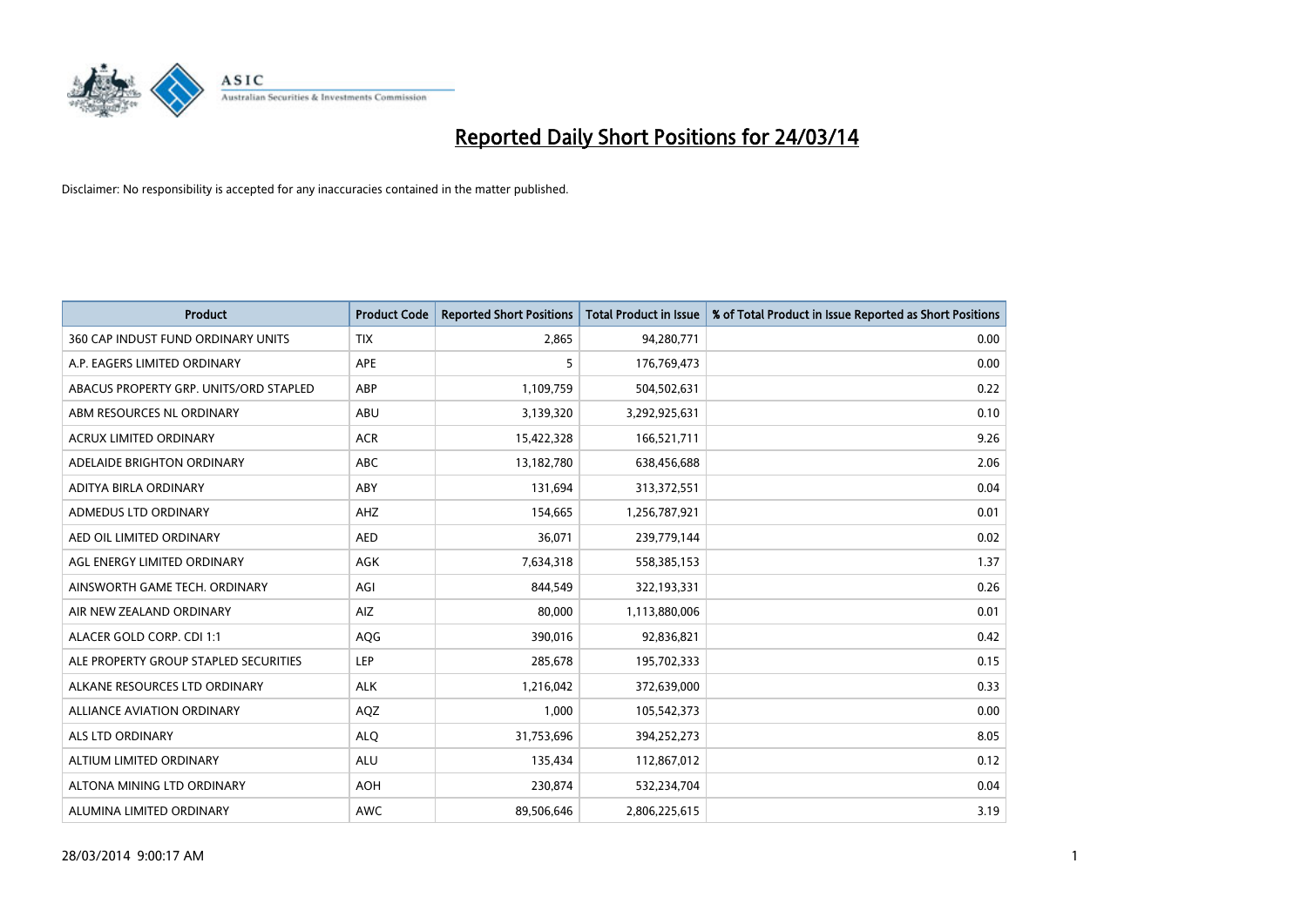

| <b>Product</b>                          | <b>Product Code</b> | <b>Reported Short Positions</b> | <b>Total Product in Issue</b> | % of Total Product in Issue Reported as Short Positions |
|-----------------------------------------|---------------------|---------------------------------|-------------------------------|---------------------------------------------------------|
| AMALGAMATED HOLDINGS ORDINARY           | <b>AHD</b>          | 3.614                           | 157,854,701                   | 0.00                                                    |
| AMCOM TELECOMM, ORDINARY                | <b>AMM</b>          | 786,342                         | 244,557,101                   | 0.32                                                    |
| AMCOR LIMITED ORDINARY                  | <b>AMC</b>          | 3,915,957                       | 1,206,684,923                 | 0.32                                                    |
| AMP LIMITED ORDINARY                    | AMP                 | 38,016,671                      | 2,957,737,964                 | 1.29                                                    |
| ANSELL LIMITED ORDINARY                 | <b>ANN</b>          | 4,363,809                       | 152,762,142                   | 2.86                                                    |
| ANTARES ENERGY LTD ORDINARY             | AZZ                 | 1,049,225                       | 255,000,000                   | 0.41                                                    |
| ANZ BANKING GRP LTD ORDINARY            | ANZ                 | 7,302,392                       | 2,744,118,670                 | 0.27                                                    |
| APA GROUP STAPLED SECURITIES            | <b>APA</b>          | 25,020,257                      | 835,750,807                   | 2.99                                                    |
| APN NEWS & MEDIA ORDINARY               | <b>APN</b>          | 6,561,975                       | 1,029,041,356                 | 0.64                                                    |
| AOUARIUS PLATINUM. ORDINARY             | <b>AOP</b>          | 2,928,417                       | 487,782,536                   | 0.60                                                    |
| AQUILA RESOURCES ORDINARY               | <b>AQA</b>          | 11,687,325                      | 411,804,442                   | 2.84                                                    |
| ARAFURA RESOURCE LTD ORDINARY           | ARU                 | 38,002                          | 441,270,644                   | 0.01                                                    |
| ARB CORPORATION ORDINARY                | <b>ARP</b>          | 1,448,026                       | 72,493,302                    | 2.00                                                    |
| ARDENT LEISURE GROUP STAPLED SECURITIES | AAD                 | 2,985,860                       | 405,055,708                   | 0.74                                                    |
| ARENA REIT. ORDINARY UNITS              | <b>ARF</b>          | 33,164                          | 211,495,653                   | 0.02                                                    |
| ARISTOCRAT LEISURE ORDINARY             | ALL                 | 7,869,166                       | 551,418,047                   | 1.43                                                    |
| ARRIUM LTD ORDINARY                     | ARI                 | 23,517,586                      | 1,361,469,008                 | 1.73                                                    |
| ASCIANO LIMITED ORDINARY                | <b>AIO</b>          | 9,588,302                       | 975,385,664                   | 0.98                                                    |
| ASG GROUP LIMITED ORDINARY              | <b>ASZ</b>          | 553,838                         | 206,720,839                   | 0.27                                                    |
| ASPEN GROUP ORD/UNITS STAPLED           | APZ                 | 70,375                          | 119,946,366                   | 0.06                                                    |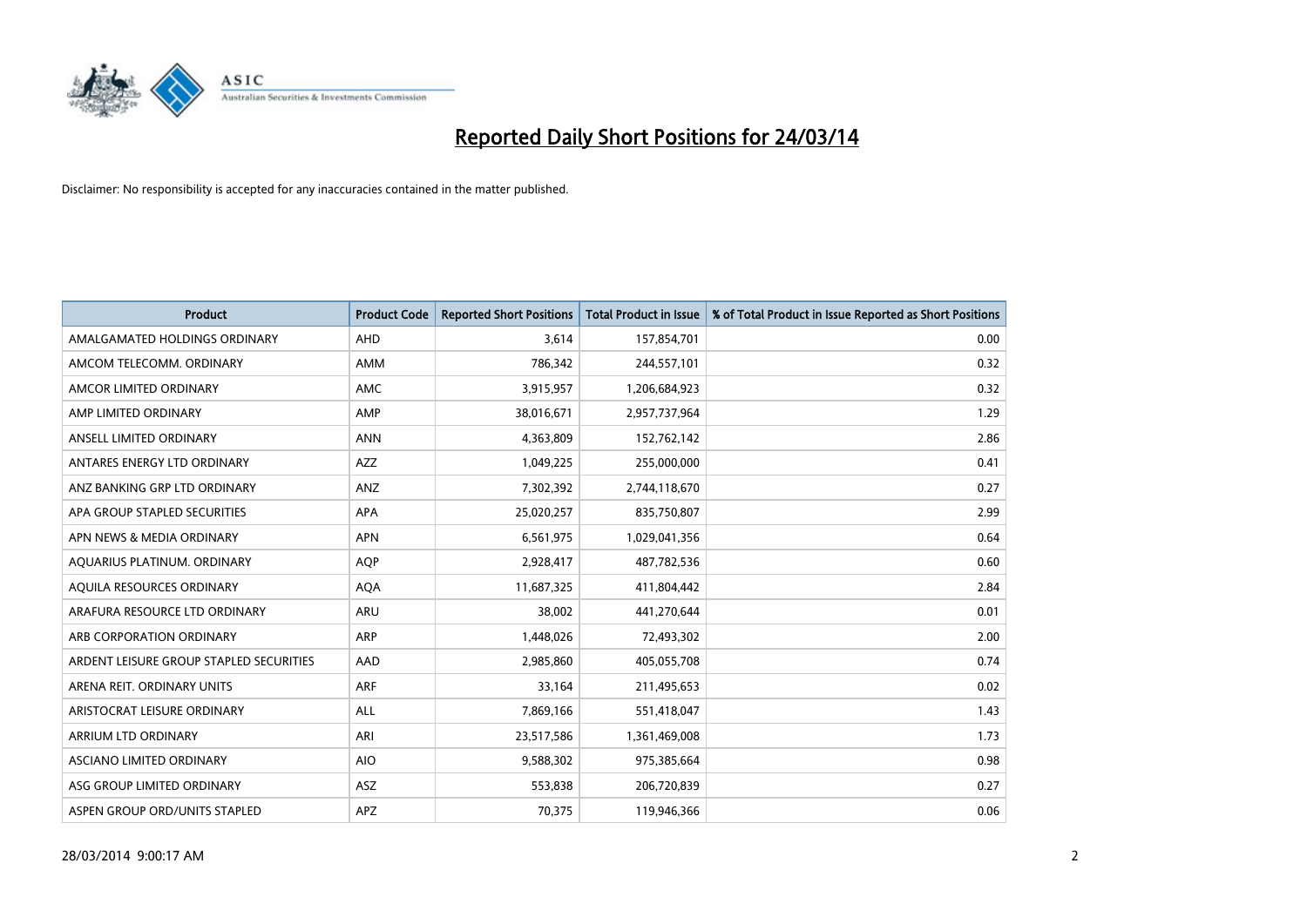

| <b>Product</b>                            | <b>Product Code</b> | <b>Reported Short Positions</b> | <b>Total Product in Issue</b> | % of Total Product in Issue Reported as Short Positions |
|-------------------------------------------|---------------------|---------------------------------|-------------------------------|---------------------------------------------------------|
| ASTRO JAP PROP GROUP STAPLED US PROHIBIT. | AJA                 | 20,824                          | 67,211,752                    | 0.03                                                    |
| ASX LIMITED ORDINARY                      | ASX                 | 3,958,670                       | 193,595,162                   | 2.04                                                    |
| ATLAS IRON LIMITED ORDINARY               | <b>AGO</b>          | 103,624,100                     | 915,496,158                   | 11.32                                                   |
| AUCKLAND INTERNATION ORDINARY             | <b>AIA</b>          | 5,920                           | 1,322,564,489                 | 0.00                                                    |
| AURIZON HOLDINGS LTD ORDINARY             | AZJ                 | 5,636,726                       | 2,137,284,503                 | 0.26                                                    |
| <b>AURORA OIL &amp; GAS ORDINARY</b>      | <b>AUT</b>          | 5,840,890                       | 448,785,778                   | 1.30                                                    |
| AUSDRILL LIMITED ORDINARY                 | ASL                 | 29,735,020                      | 312,277,224                   | 9.52                                                    |
| AUSENCO LIMITED ORDINARY                  | AAX                 | 1,848,836                       | 168,449,799                   | 1.10                                                    |
| AUST INDUSTRIAL REIT UNIT                 | ANI                 | 178,415                         | 79,025,531                    | 0.23                                                    |
| <b>AUSTAL LIMITED ORDINARY</b>            | ASB                 | 353,625                         | 346,379,377                   | 0.10                                                    |
| AUSTBROKERS HOLDINGS ORDINARY             | <b>AUB</b>          | 6,825                           | 59,642,171                    | 0.01                                                    |
| AUSTIN ENGINEERING ORDINARY               | ANG                 | 872,164                         | 84,274,004                    | 1.03                                                    |
| AUSTRALAND PROPERTY STAPLED SECURITY      | <b>ALZ</b>          | 2,797,157                       | 578,984,528                   | 0.48                                                    |
| AUSTRALIAN AGRICULT, ORDINARY             | AAC                 | 4,013,011                       | 532,294,404                   | 0.75                                                    |
| <b>AUSTRALIAN EDUCATION UNITS</b>         | <b>AEU</b>          | 773,582                         | 205,069,661                   | 0.38                                                    |
| AUSTRALIAN FOUNDAT. ORDINARY              | AFI                 | 638                             | 1,049,055,166                 | 0.00                                                    |
| AUSTRALIAN INFR LTD ORDINARY              | <b>AIX</b>          | 20,098                          | 620,733,944                   | 0.00                                                    |
| AUSTRALIAN PHARM, ORDINARY                | API                 | 11,239,553                      | 488,115,883                   | 2.30                                                    |
| AUTOMOTIVE HOLDINGS ORDINARY              | AHE                 | 846,321                         | 260,579,682                   | 0.32                                                    |
| AVEO GROUP STAPLED SECURITIES             | <b>AOG</b>          | 10,077,782                      | 500,111,460                   | 2.02                                                    |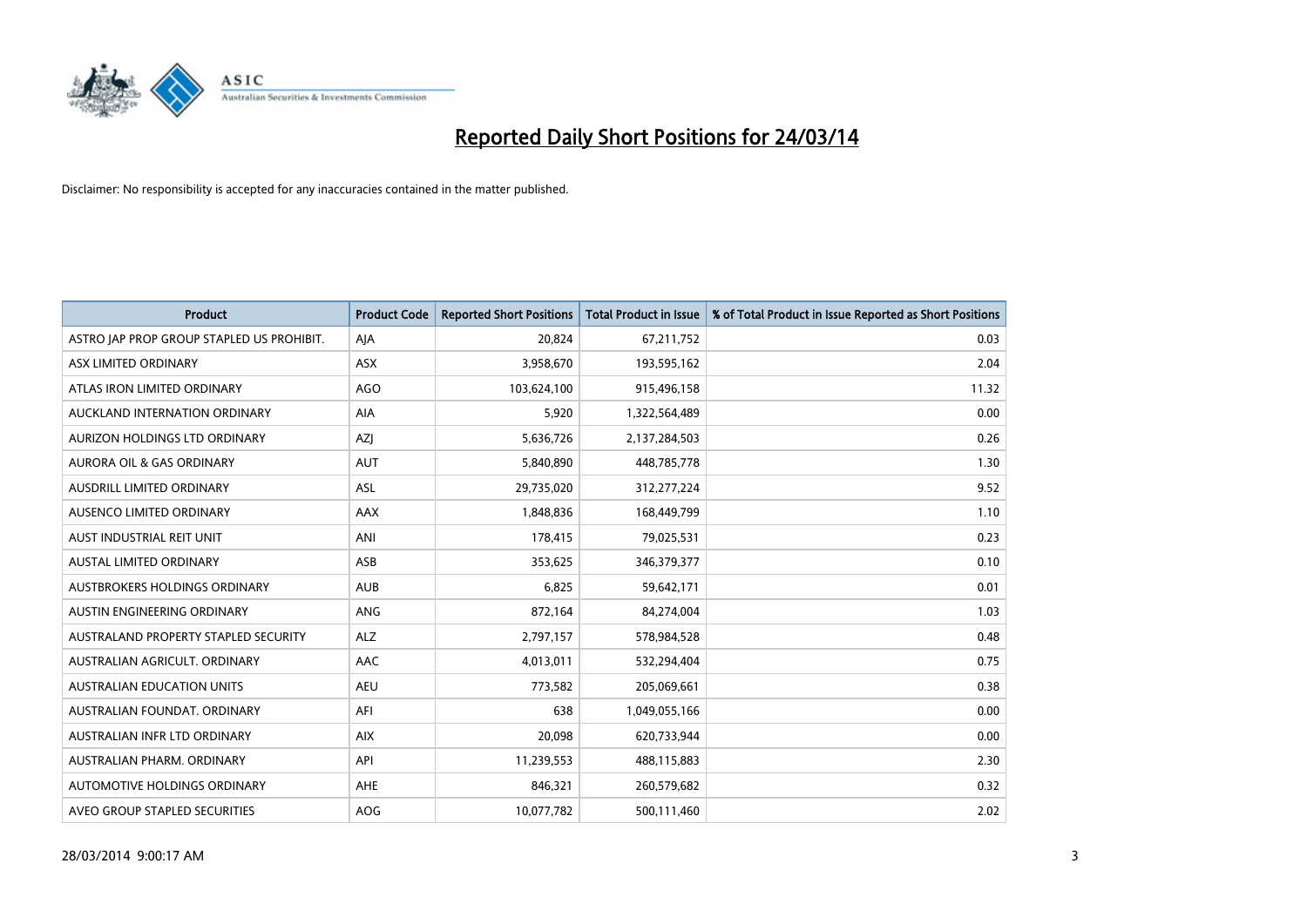

| <b>Product</b>                       | <b>Product Code</b> | <b>Reported Short Positions</b> | <b>Total Product in Issue</b> | % of Total Product in Issue Reported as Short Positions |
|--------------------------------------|---------------------|---------------------------------|-------------------------------|---------------------------------------------------------|
| AWE LIMITED ORDINARY                 | <b>AWE</b>          | 366,868                         | 522,696,385                   | 0.07                                                    |
| AZONTO PET LTD ORDINARY              | APY                 | $\mathbf{1}$                    | 1,158,625,100                 | 0.00                                                    |
| <b>BANDANNA ENERGY ORDINARY</b>      | <b>BND</b>          | 26, 191, 202                    | 528,481,199                   | 4.96                                                    |
| BANK OF QUEENSLAND. ORDINARY         | <b>BOQ</b>          | 5,016,683                       | 322,566,581                   | 1.56                                                    |
| <b>BANNERMAN RESOURCES ORDINARY</b>  | <b>BMN</b>          | 300,000                         | 322,885,298                   | 0.09                                                    |
| <b>BASE RES LIMITED ORDINARY</b>     | <b>BSE</b>          | 6,427,865                       | 561,840,029                   | 1.14                                                    |
| BATHURST RES LTD. ORDINARY           | <b>BRL</b>          | 13,436,009                      | 821,457,725                   | 1.64                                                    |
| BC IRON LIMITED ORDINARY             | <b>BCI</b>          | 155,949                         | 124,028,630                   | 0.13                                                    |
| BEACH ENERGY LIMITED ORDINARY        | <b>BPT</b>          | 20,022,410                      | 1,283,241,004                 | 1.56                                                    |
| <b>BEADELL RESOURCE LTD ORDINARY</b> | <b>BDR</b>          | 43,215,782                      | 790,777,280                   | 5.46                                                    |
| BEGA CHEESE LTD ORDINARY             | <b>BGA</b>          | 842,242                         | 152,245,802                   | 0.55                                                    |
| BENDIGO AND ADELAIDE ORDINARY        | <b>BEN</b>          | 11,180,288                      | 410,297,092                   | 2.72                                                    |
| BENITEC BIOPHARMA ORDINARY           | <b>BLT</b>          | 3,241                           | 100,177,526                   | 0.00                                                    |
| BENTHAM IMF LTD ORDINARY             | <b>IMF</b>          | 3,893,423                       | 164,380,143                   | 2.37                                                    |
| BERKELEY RESOURCES ORDINARY          | <b>BKY</b>          | 31,002                          | 180,361,323                   | 0.02                                                    |
| BETASHARES ASX RES ETF UNITS         | <b>ORE</b>          | 517,432                         | 3,022,150                     | 17.12                                                   |
| BETASHARESCASHETF ETF UNITS          | AAA                 | 28,000                          | 6,440,688                     | 0.43                                                    |
| <b>BHP BILLITON LIMITED ORDINARY</b> | <b>BHP</b>          | 9,378,087                       | 3,211,691,105                 | 0.29                                                    |
| <b>BILLABONG DEFERRED</b>            | <b>BBGN</b>         | 13,286                          | 180,273,753                   | 0.01                                                    |
| <b>BILLABONG ORDINARY</b>            | <b>BBG</b>          | 14,253,464                      | 878,020,691                   | 1.62                                                    |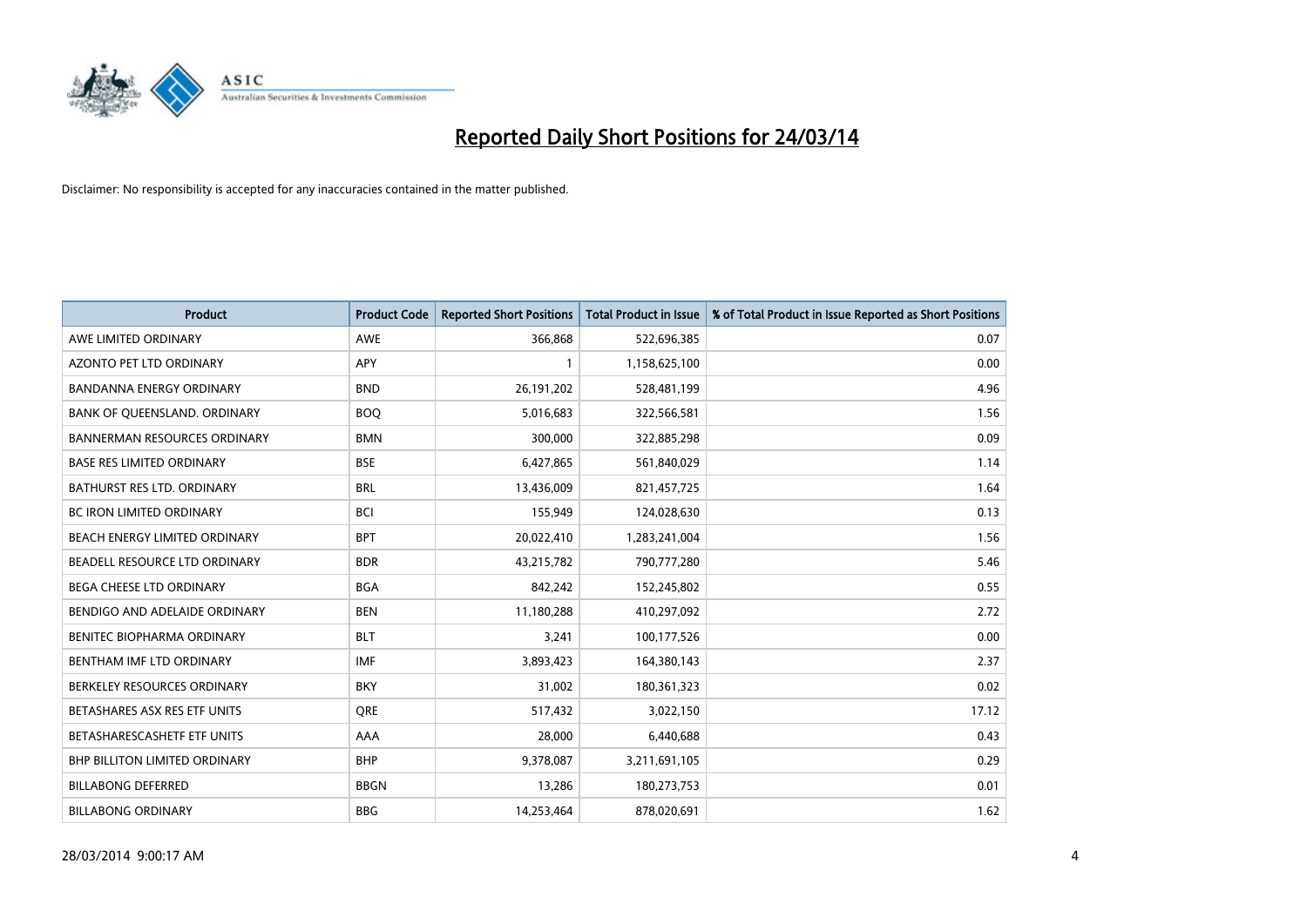

| <b>Product</b>                                | <b>Product Code</b> | <b>Reported Short Positions</b> | <b>Total Product in Issue</b> | % of Total Product in Issue Reported as Short Positions |
|-----------------------------------------------|---------------------|---------------------------------|-------------------------------|---------------------------------------------------------|
| <b>BIONOMICS LIMITED ORDINARY</b>             | <b>BNO</b>          | 542.090                         | 417,311,567                   | 0.13                                                    |
| BLACKMORES LIMITED ORDINARY                   | BKL                 | 5,629                           | 17,046,032                    | 0.03                                                    |
| <b>BLACKTHORN RESOURCES ORD US PROHIBITED</b> | <b>BTR</b>          | 290,165                         | 164,285,950                   | 0.18                                                    |
| <b>BLUESCOPE STEEL LTD ORDINARY</b>           | <b>BSL</b>          | 6,344,629                       | 558,733,728                   | 1.14                                                    |
| <b>BOART LONGYEAR ORDINARY</b>                | <b>BLY</b>          | 45,954,792                      | 461,163,412                   | 9.96                                                    |
| <b>BOOM LOGISTICS ORDINARY</b>                | <b>BOL</b>          | 78,625                          | 474,868,764                   | 0.02                                                    |
| <b>BORAL LIMITED, ORDINARY</b>                | <b>BLD</b>          | 28,196,273                      | 778,739,826                   | 3.62                                                    |
| <b>BRADKEN LIMITED ORDINARY</b>               | <b>BKN</b>          | 18,179,835                      | 169,240,662                   | 10.74                                                   |
| <b>BRAMBLES LIMITED ORDINARY</b>              | <b>BXB</b>          | 1,108,573                       | 1,562,136,672                 | 0.07                                                    |
| <b>BREVILLE GROUP LTD ORDINARY</b>            | <b>BRG</b>          | 2,118,760                       | 130,095,322                   | 1.63                                                    |
| BRICKWORKS LIMITED ORDINARY                   | <b>BKW</b>          | 50,561                          | 148,038,996                   | 0.03                                                    |
| BROCKMAN MINING LTD ORDINARY                  | <b>BCK</b>          | 36                              | 8,381,982,131                 | 0.00                                                    |
| BT INVESTMENT MNGMNT ORDINARY                 | <b>BTT</b>          | 313,395                         | 282,727,073                   | 0.11                                                    |
| <b>BURU ENERGY ORDINARY</b>                   | <b>BRU</b>          | 12,727,013                      | 298,505,530                   | 4.26                                                    |
| <b>BWP TRUST ORDINARY UNITS</b>               | <b>BWP</b>          | 6,322,424                       | 634,395,195                   | 1.00                                                    |
| CABCHARGE AUSTRALIA ORDINARY                  | CAB                 | 9,004,428                       | 120,430,683                   | 7.48                                                    |
| CALTEX AUSTRALIA ORDINARY                     | <b>CTX</b>          | 2,074,759                       | 270,000,000                   | 0.77                                                    |
| <b>CARDNO LIMITED ORDINARY</b>                | CDD                 | 6,100,575                       | 160,954,250                   | 3.79                                                    |
| <b>CARINDALE PROPERTY UNIT</b>                | <b>CDP</b>          | 486                             | 70,000,000                    | 0.00                                                    |
| CARNARVON PETROLEUM ORDINARY                  | <b>CVN</b>          | 734                             | 986,565,952                   | 0.00                                                    |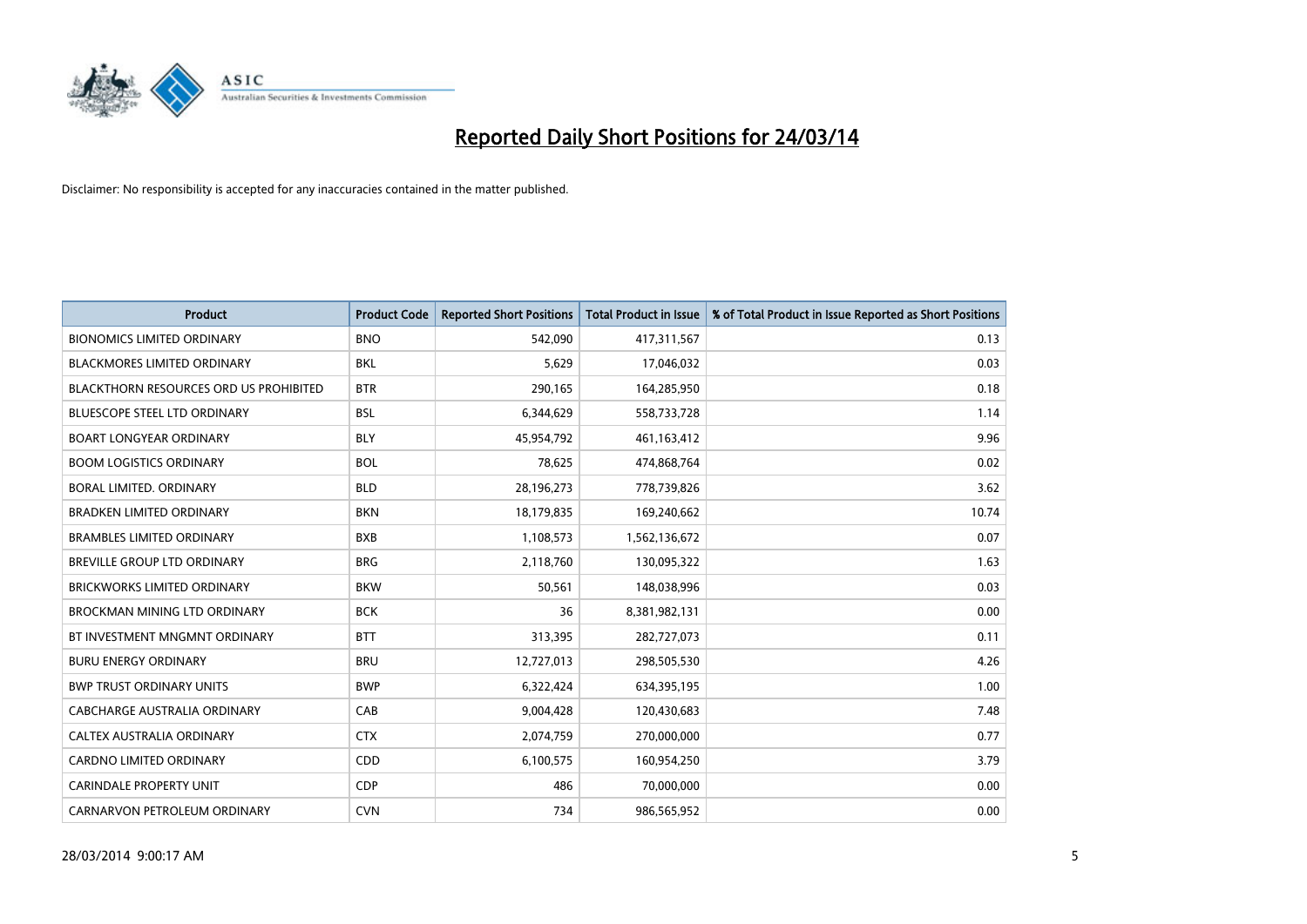

| <b>Product</b>                           | <b>Product Code</b> | <b>Reported Short Positions</b> | <b>Total Product in Issue</b> | % of Total Product in Issue Reported as Short Positions |
|------------------------------------------|---------------------|---------------------------------|-------------------------------|---------------------------------------------------------|
| CARSALES.COM LTD ORDINARY                | <b>CRZ</b>          | 7,281,029                       | 237,773,965                   | 3.06                                                    |
| <b>CASH CONVERTERS ORDINARY</b>          | CCV                 | 11,765,352                      | 426,302,767                   | 2.76                                                    |
| CEDAR WOODS PROP. ORDINARY               | <b>CWP</b>          | 113,083                         | 73,732,683                    | 0.15                                                    |
| CENTRAL PETROLEUM ORDINARY               | <b>CTP</b>          | 522,917                         | 309,219,473                   | 0.17                                                    |
| <b>CERAMIC FUEL CELLS ORDINARY</b>       | <b>CFU</b>          | 4,058                           | 1,751,724,324                 | 0.00                                                    |
| CFS RETAIL TRUST GRP DEFERRED SETTLEMENT | <b>CFXDA</b>        | 69,108,721                      | 3,018,050,810                 | 2.29                                                    |
| CHALLENGER DIV.PRO. STAPLED UNITS        | <b>CDI</b>          | 150,184                         | 214,101,013                   | 0.07                                                    |
| CHALLENGER LIMITED ORDINARY              | <b>CGF</b>          | 1,209,243                       | 530,862,585                   | 0.23                                                    |
| CHARTER HALL GROUP STAPLED US PROHIBIT.  | <b>CHC</b>          | 302,082                         | 347,925,558                   | 0.09                                                    |
| <b>CHARTER HALL RETAIL UNITS</b>         | <b>CQR</b>          | 9,170,980                       | 369,040,750                   | 2.49                                                    |
| <b>CHORUS LIMITED ORDINARY</b>           | <b>CNU</b>          | 529,123                         | 396,369,767                   | 0.13                                                    |
| CITIGOLD CORP LTD ORDINARY               | <b>CTO</b>          | 153,427                         | 1,495,764,906                 | 0.01                                                    |
| CLINUVEL PHARMACEUT, ORDINARY            | <b>CUV</b>          | 600                             | 38,217,038                    | 0.00                                                    |
| COAL OF AFRICA LTD ORDINARY              | <b>CZA</b>          | 426                             | 1,048,368,613                 | 0.00                                                    |
| <b>COALSPUR MINES LTD ORDINARY</b>       | <b>CPL</b>          | 6,309,053                       | 641,394,435                   | 0.98                                                    |
| COBAR CONSOLIDATED ORDINARY              | CCU                 | 100,000                         | 329,715,353                   | 0.03                                                    |
| COCA-COLA AMATIL ORDINARY                | <b>CCL</b>          | 15,001,914                      | 763,590,249                   | 1.96                                                    |
| COCHLEAR LIMITED ORDINARY                | <b>COH</b>          | 9,910,512                       | 57,062,020                    | 17.37                                                   |
| <b>COCKATOO COAL ORDINARY</b>            | <b>COK</b>          | 167,987                         | 4,529,134,266                 | 0.00                                                    |
| <b>CODAN LIMITED ORDINARY</b>            | <b>CDA</b>          | 538,095                         | 176,969,924                   | 0.30                                                    |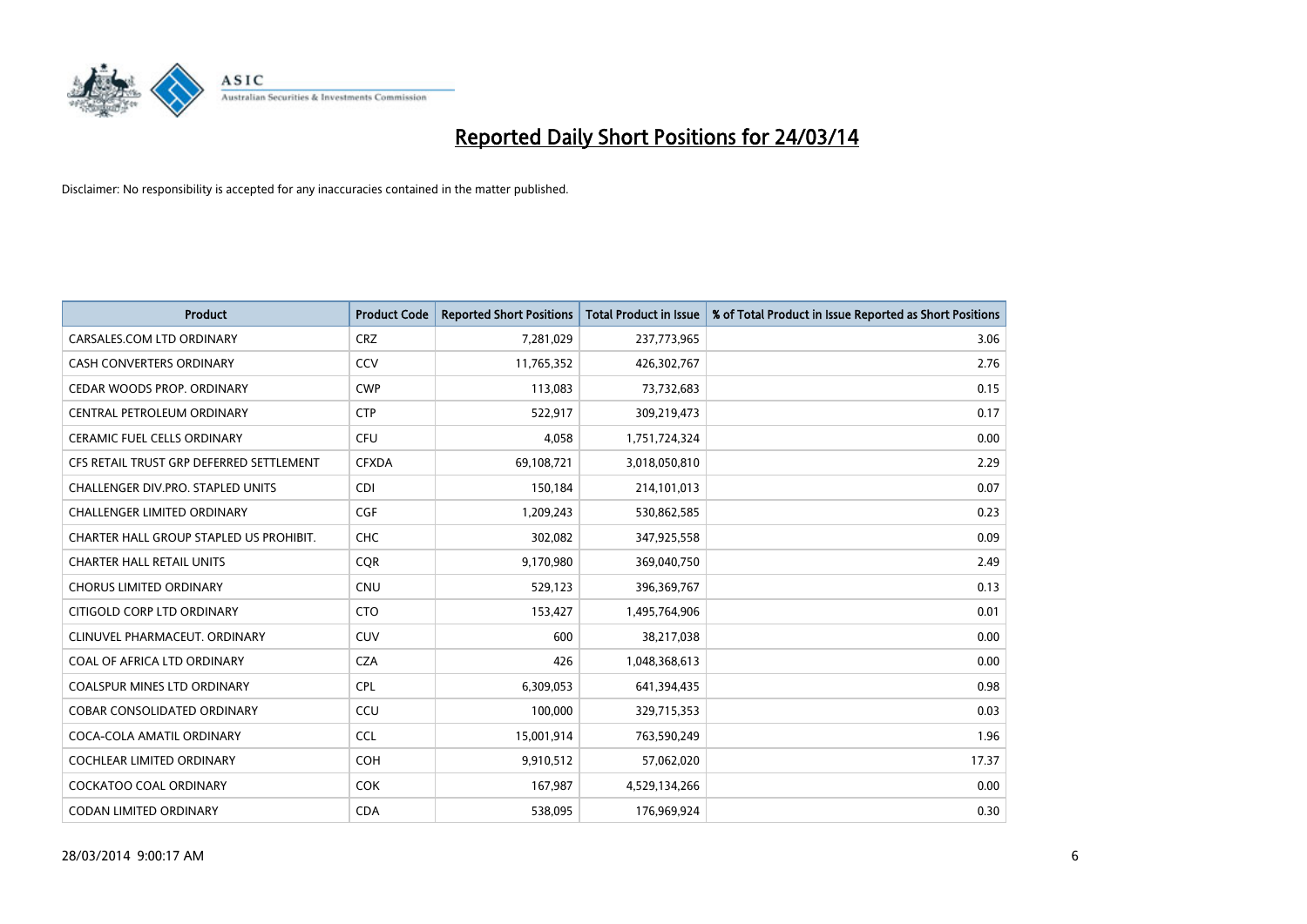

| Product                                 | <b>Product Code</b> | <b>Reported Short Positions</b> | <b>Total Product in Issue</b> | % of Total Product in Issue Reported as Short Positions |
|-----------------------------------------|---------------------|---------------------------------|-------------------------------|---------------------------------------------------------|
| <b>COFFEY INTERNATIONAL ORDINARY</b>    | COF                 | 18,923                          | 255,833,165                   | 0.01                                                    |
| <b>COKAL LTD ORDINARY</b>               | <b>CKA</b>          | 13,650                          | 471,103,926                   | 0.00                                                    |
| <b>COLLECTION HOUSE ORDINARY</b>        | <b>CLH</b>          | 2,247,002                       | 128,969,148                   | 1.74                                                    |
| <b>COLLINS FOODS LTD ORDINARY</b>       | <b>CKF</b>          | 13,710                          | 93,000,003                    | 0.01                                                    |
| COMMONWEALTH BANK, ORDINARY             | <b>CBA</b>          | 9,480,112                       | 1,611,928,836                 | 0.59                                                    |
| <b>COMMONWEALTH PROP ORDINARY UNITS</b> | <b>CPA</b>          | 155,876                         | 2,347,003,413                 | 0.01                                                    |
| <b>COMPASS RESOURCES ORDINARY</b>       | <b>CMR</b>          | 7,472                           | 1,403,744,100                 | 0.00                                                    |
| <b>COMPUTERSHARE LTD ORDINARY</b>       | <b>CPU</b>          | 11,724,318                      | 556,203,079                   | 2.11                                                    |
| <b>COOPER ENERGY LTD ORDINARY</b>       | <b>COE</b>          | 129,830                         | 329,235,509                   | 0.04                                                    |
| <b>CORP TRAVEL LIMITED ORDINARY</b>     | <b>CTD</b>          | 52,954                          | 89,890,762                    | 0.06                                                    |
| COVER-MORE GRP LTD ORDINARY             | <b>CVO</b>          | 3,214,427                       | 317,750,000                   | 1.01                                                    |
| <b>CREDIT CORP GROUP ORDINARY</b>       | <b>CCP</b>          | 191,663                         | 46,131,882                    | 0.42                                                    |
| <b>CROMWELL PROP STAPLED SECURITIES</b> | <b>CMW</b>          | 22,603,106                      | 1,724,697,156                 | 1.31                                                    |
| <b>CROWE HORWATH AUS ORDINARY</b>       | <b>CRH</b>          | 708,774                         | 273,005,429                   | 0.26                                                    |
| <b>CROWN RESORTS LTD ORDINARY</b>       | <b>CWN</b>          | 4,125,247                       | 728,394,185                   | 0.57                                                    |
| <b>CSG LIMITED ORDINARY</b>             | CSV                 | 8,001                           | 278,973,075                   | 0.00                                                    |
| <b>CSL LIMITED ORDINARY</b>             | <b>CSL</b>          | 620,161                         | 483,611,496                   | 0.13                                                    |
| <b>CSR LIMITED ORDINARY</b>             | <b>CSR</b>          | 14,842,327                      | 506,000,315                   | 2.93                                                    |
| <b>CUDECO LIMITED ORDINARY</b>          | CDU                 | 8,038,113                       | 234,033,408                   | 3.43                                                    |
| DART ENERGY LTD ORDINARY                | <b>DTE</b>          | 4,624,147                       | 1,108,752,733                 | 0.42                                                    |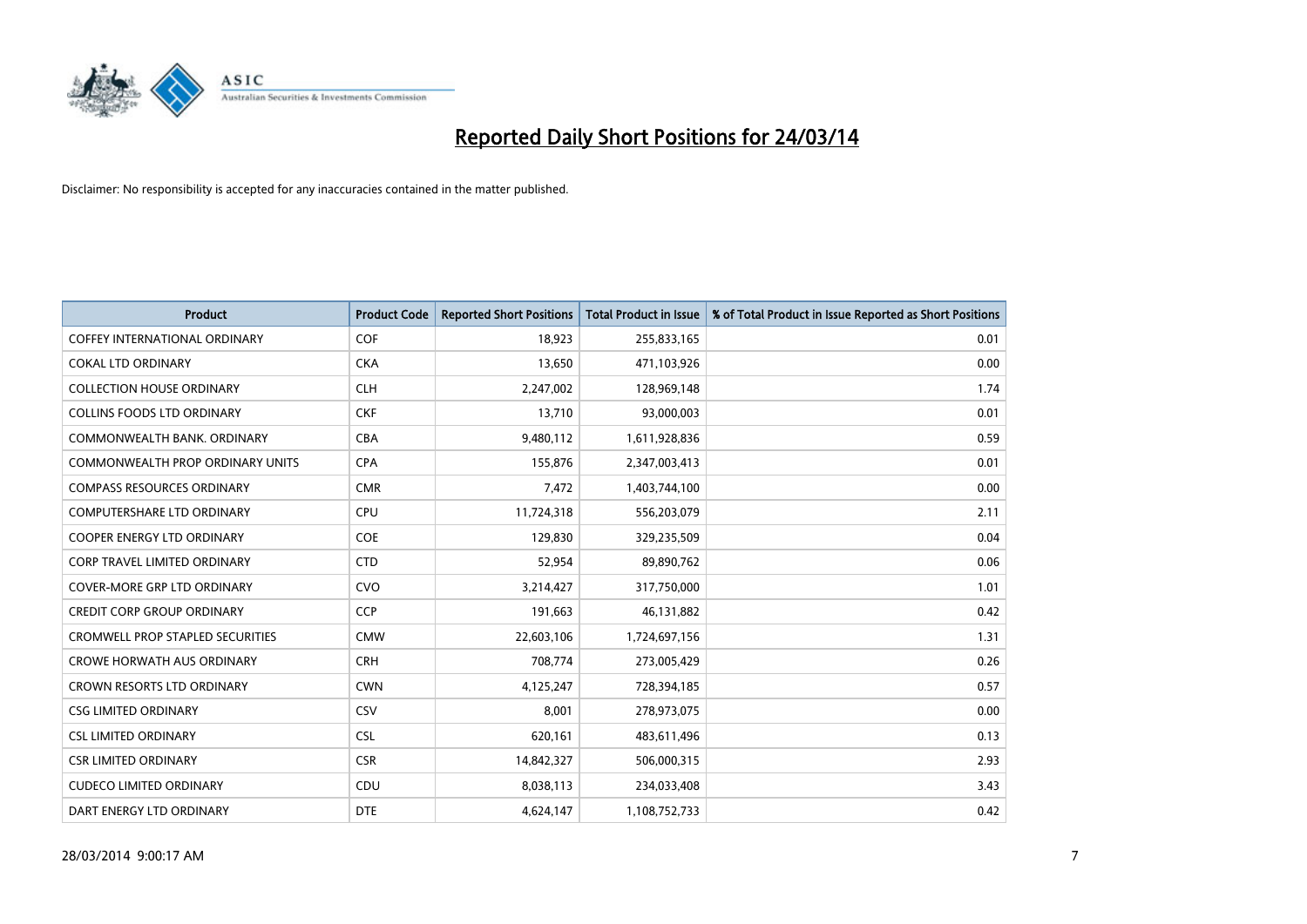

| <b>Product</b>                     | <b>Product Code</b> | <b>Reported Short Positions</b> | <b>Total Product in Issue</b> | % of Total Product in Issue Reported as Short Positions |
|------------------------------------|---------------------|---------------------------------|-------------------------------|---------------------------------------------------------|
| DATA#3 LIMITED ORDINARY            | <b>DTL</b>          | 239,135                         | 153,974,950                   | 0.16                                                    |
| DAVID JONES LIMITED ORDINARY       | <b>DIS</b>          | 29,308,716                      | 537,137,845                   | 5.46                                                    |
| DECMIL GROUP LIMITED ORDINARY      | <b>DCG</b>          | 1,814,496                       | 168,657,794                   | 1.08                                                    |
| DEEP YELLOW LIMITED ORDINARY       | <b>DYL</b>          | 1,600,000                       | 1,617,041,367                 | 0.10                                                    |
| DEVINE LIMITED ORDINARY            | <b>DVN</b>          | 10,000                          | 158,730,556                   | 0.01                                                    |
| DEXUS PROPERTY GROUP STAPLED UNITS | <b>DXS</b>          | 14,359,684                      | 5,379,489,824                 | 0.27                                                    |
| DICK SMITH HLDGS ORDINARY          | <b>DSH</b>          | 11,734,103                      | 236,511,364                   | 4.96                                                    |
| DISCOVERY METALS LTD ORDINARY      | <b>DML</b>          | 4,355,577                       | 560,034,418                   | 0.78                                                    |
| DOMINO PIZZA ENTERPR ORDINARY      | <b>DMP</b>          | 1,666,192                       | 85,915,713                    | 1.94                                                    |
| DONACO INTERNATIONAL ORDINARY      | <b>DNA</b>          | 702,201                         | 403,108,954                   | 0.17                                                    |
| DORAY MINERALS LTD ORDINARY        | <b>DRM</b>          | 1,357                           | 163,326,768                   | 0.00                                                    |
| DOWNER EDI LIMITED ORDINARY        | <b>DOW</b>          | 15,023,625                      | 435,399,975                   | 3.45                                                    |
| DRAGON MINING LTD ORDINARY         | <b>DRA</b>          | 50,000                          | 88,840,613                    | 0.06                                                    |
| DRILLSEARCH ENERGY ORDINARY        | <b>DLS</b>          | 13,005,172                      | 432,965,895                   | 3.00                                                    |
| DUET GROUP STAPLED US PROHIBIT.    | <b>DUE</b>          | 21,451,917                      | 1,296,528,384                 | 1.65                                                    |
| DULUXGROUP LIMITED ORDINARY        | <b>DLX</b>          | 1,945,354                       | 381,093,950                   | 0.51                                                    |
| <b>DWS LTD ORDINARY</b>            | <b>DWS</b>          | 7,001                           | 132,362,763                   | 0.01                                                    |
| ECHO ENTERTAINMENT ORDINARY        | <b>EGP</b>          | 28,342,294                      | 825,672,730                   | 3.43                                                    |
| <b>ELDERS LIMITED ORDINARY</b>     | <b>ELD</b>          | 19,776,311                      | 455,013,329                   | 4.35                                                    |
| ELEMENTAL MINERALS ORDINARY        | <b>ELM</b>          | 170,287                         | 303,263,391                   | 0.06                                                    |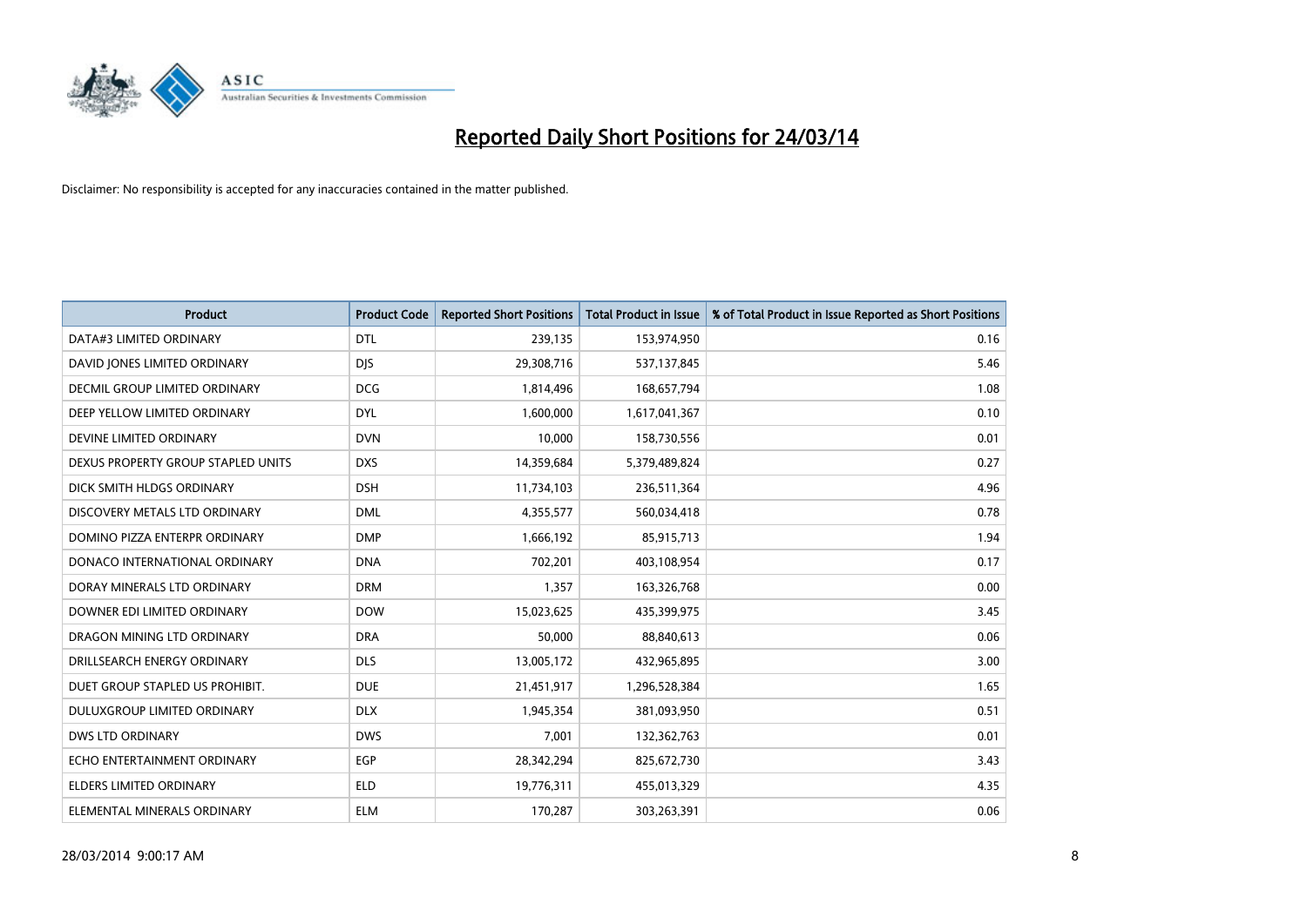

| <b>Product</b>                         | <b>Product Code</b> | <b>Reported Short Positions</b> | <b>Total Product in Issue</b> | % of Total Product in Issue Reported as Short Positions |
|----------------------------------------|---------------------|---------------------------------|-------------------------------|---------------------------------------------------------|
| <b>EMECO HOLDINGS ORDINARY</b>         | <b>EHL</b>          | 15,289,264                      | 599,675,707                   | 2.55                                                    |
| <b>ENDEAVOUR MIN CORP CDI 1:1</b>      | <b>EVR</b>          | 31,265                          | 68,203,015                    | 0.05                                                    |
| <b>ENERGY RESOURCES ORDINARY 'A'</b>   | <b>ERA</b>          | 8,359,773                       | 517,725,062                   | 1.61                                                    |
| ENERGY WORLD CORPOR. ORDINARY          | <b>EWC</b>          | 53,911,211                      | 1,734,166,672                 | 3.11                                                    |
| <b>ENVESTRA LIMITED ORDINARY</b>       | <b>ENV</b>          | 618,009                         | 1,796,808,474                 | 0.03                                                    |
| EQUATORIAL RES LTD ORDINARY            | EQX                 | 2,010                           | 122,185,353                   | 0.00                                                    |
| ERM POWER LIMITED ORDINARY             | <b>EPW</b>          | 655,277                         | 239,269,727                   | 0.27                                                    |
| ESERVGLOBAL LIMITED ORDINARY           | ESV                 | 3,000,000                       | 253,545,997                   | 1.18                                                    |
| ETHANE PIPELINE STAPLED SECURITIES     | <b>EPX</b>          | 9,488                           | 69,302,275                    | 0.01                                                    |
| EVOLUTION MINING LTD ORDINARY          | <b>EVN</b>          | 29,133,782                      | 708,652,367                   | 4.11                                                    |
| FAIRFAX MEDIA LTD ORDINARY             | <b>FXI</b>          | 129,491,393                     | 2,351,955,725                 | 5.51                                                    |
| <b>FANTASTIC HOLDINGS ORDINARY</b>     | FAN                 | 19,107                          | 103,068,398                   | 0.02                                                    |
| FAR LTD ORDINARY                       | FAR                 | 35,379,070                      | 2,499,846,742                 | 1.42                                                    |
| FEDERATION CNTRES ORD/UNIT STAPLED SEC | <b>FDC</b>          | 4,771,480                       | 1,427,641,565                 | 0.33                                                    |
| FISHER & PAYKEL H. ORDINARY            | <b>FPH</b>          | 1,621,730                       | 551,102,368                   | 0.29                                                    |
| FLEETWOOD CORP ORDINARY                | <b>FWD</b>          | 2,286,882                       | 60,522,619                    | 3.78                                                    |
| FLETCHER BUILDING ORDINARY             | <b>FBU</b>          | 1,920,807                       | 687,854,788                   | 0.28                                                    |
| FLEXIGROUP LIMITED ORDINARY            | <b>FXL</b>          | 891,752                         | 304,096,060                   | 0.29                                                    |
| FLIGHT CENTRE TRAVEL ORDINARY          | <b>FLT</b>          | 6,000,528                       | 100,554,606                   | 5.97                                                    |
| FLINDERS MINES LTD ORDINARY            | <b>FMS</b>          | 4,145,478                       | 2,100,866,748                 | 0.20                                                    |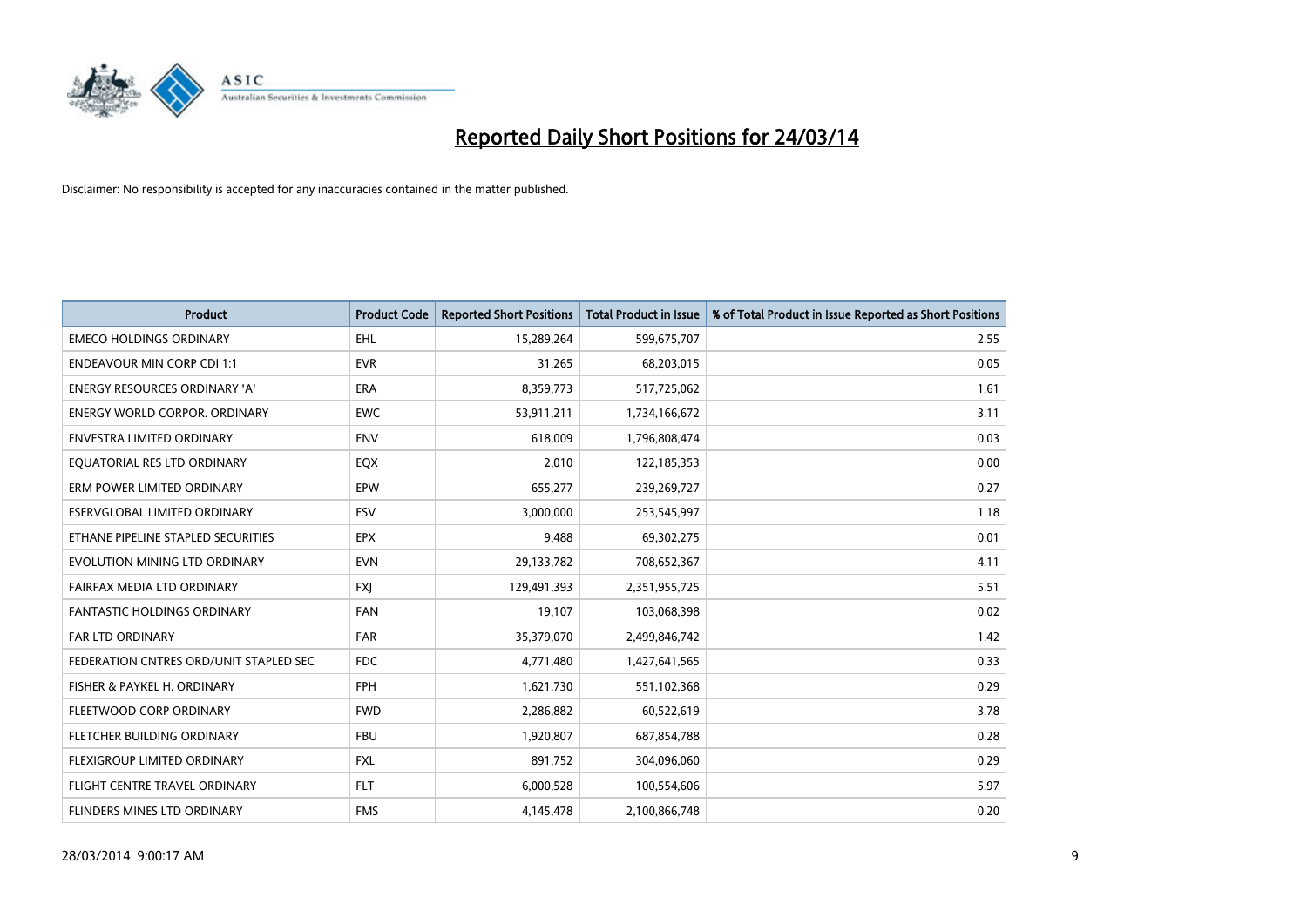

| <b>Product</b>                             | <b>Product Code</b> | <b>Reported Short Positions</b> | <b>Total Product in Issue</b> | % of Total Product in Issue Reported as Short Positions |
|--------------------------------------------|---------------------|---------------------------------|-------------------------------|---------------------------------------------------------|
| <b>FOCUS MINERALS LTD ORDINARY</b>         | <b>FML</b>          | 11,773,338                      | 9,137,375,877                 | 0.13                                                    |
| FONTERRA SHARE FUND ORDINARY UNITS         | <b>FSF</b>          | 9,697                           | 106,700,484                   | 0.01                                                    |
| <b>FORGE GROUP LIMITED ORDINARY</b>        | <b>FGE</b>          | 4,264,315                       | 86,169,014                    | 4.95                                                    |
| FORTESCUE METALS GRP ORDINARY              | <b>FMG</b>          | 160,004,372                     | 3,113,798,151                 | 5.14                                                    |
| <b>G.U.D. HOLDINGS ORDINARY</b>            | GUD                 | 3,957,138                       | 71,241,319                    | 5.55                                                    |
| <b>G8 EDUCATION LIMITED ORDINARY</b>       | <b>GEM</b>          | 4,104,717                       | 301,705,105                   | 1.36                                                    |
| <b>GALAXY RESOURCES ORDINARY</b>           | GXY                 | 329,458                         | 1,027,073,389                 | 0.03                                                    |
| <b>GBST HOLDINGS ORDINARY</b>              | <b>GBT</b>          | 31,405                          | 66,561,725                    | 0.05                                                    |
| <b>GDI PROPERTY GRP STAPLED SECURITIES</b> | GDI                 | 4,289,149                       | 567,575,025                   | 0.76                                                    |
| <b>GENETIC TECHNOLOGIES ORDINARY</b>       | <b>GTG</b>          | 1,366,500                       | 631,951,612                   | 0.22                                                    |
| <b>GEODYNAMICS LIMITED ORDINARY</b>        | GDY                 | 850                             | 406,452,608                   | 0.00                                                    |
| GI DYNAMICS, INC CDI US PROHIBITED         | GID                 | 920,140                         | 395,856,465                   | 0.23                                                    |
| <b>GINDALBIE METALS LTD ORDINARY</b>       | GBG                 | 43,220,736                      | 1,493,660,842                 | 2.89                                                    |
| <b>GOODMAN FIELDER, ORDINARY</b>           | <b>GFF</b>          | 49,707,563                      | 1,955,559,207                 | 2.54                                                    |
| <b>GOODMAN GROUP STAPLED</b>               | <b>GMG</b>          | 3,562,236                       | 1,727,685,976                 | 0.21                                                    |
| <b>GPT GROUP STAPLED SEC.</b>              | GPT                 | 6,397,817                       | 1,685,779,634                 | 0.38                                                    |
| <b>GRAINCORP LIMITED A CLASS ORDINARY</b>  | <b>GNC</b>          | 2,173,732                       | 228,855,628                   | 0.95                                                    |
| <b>GRANGE RESOURCES, ORDINARY</b>          | GRR                 | 4,684,099                       | 1,157,097,869                 | 0.40                                                    |
| <b>GREENCROSS LIMITED ORDINARY</b>         | <b>GXL</b>          | 401                             | 90,893,174                    | 0.00                                                    |
| <b>GREENLAND MIN EN LTD ORDINARY</b>       | GGG                 | 4,700,797                       | 574,572,911                   | 0.82                                                    |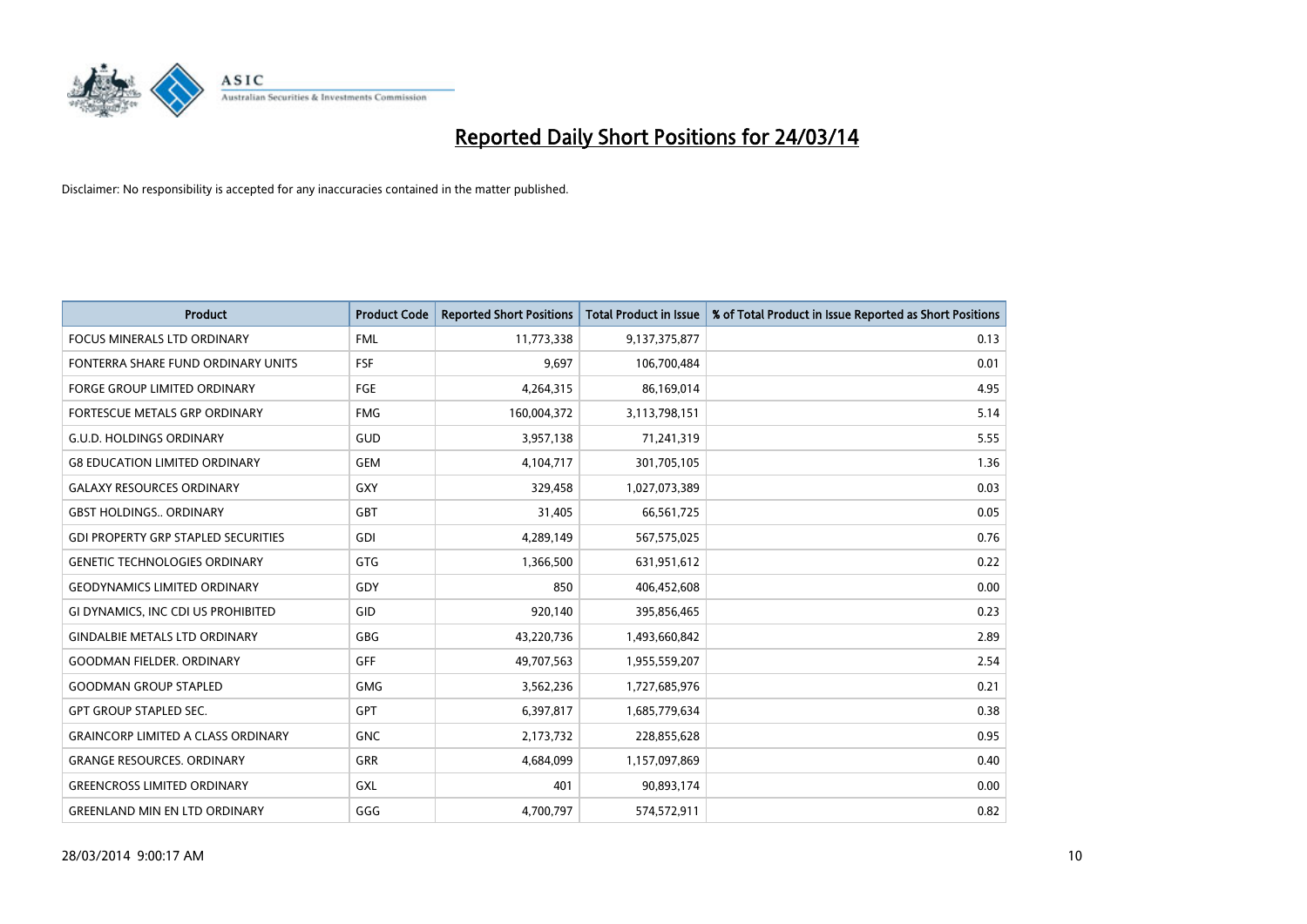

| <b>Product</b>                                   | <b>Product Code</b> | <b>Reported Short Positions</b> | <b>Total Product in Issue</b> | % of Total Product in Issue Reported as Short Positions |
|--------------------------------------------------|---------------------|---------------------------------|-------------------------------|---------------------------------------------------------|
| <b>GROWTHPOINT PROPERTY ORD/UNIT STAPLED SEC</b> | GOZ                 | 10,210                          | 488,029,437                   | 0.00                                                    |
| <b>GRYPHON MINERALS LTD ORDINARY</b>             | GRY                 | 4,756,977                       | 400,889,282                   | 1.19                                                    |
| <b>GUILDFORD COAL LTD ORDINARY</b>               | <b>GUF</b>          | 216,030                         | 744,594,332                   | 0.03                                                    |
| <b>GUINNESS PEAT GROUP. CDI 1:1</b>              | GPG                 | 81,925                          | 179,896,960                   | 0.05                                                    |
| <b>GWA GROUP LTD ORDINARY</b>                    | <b>GWA</b>          | 10,114,656                      | 306,533,770                   | 3.30                                                    |
| <b>HARVEY NORMAN ORDINARY</b>                    | <b>HVN</b>          | 60,026,477                      | 1,062,316,784                 | 5.65                                                    |
| <b>HENDERSON GROUP CDI 1:1</b>                   | <b>HGG</b>          | 1,091,326                       | 632,597,144                   | 0.17                                                    |
| <b>HFA HOLDINGS LIMITED ORDINARY</b>             | <b>HFA</b>          | 3,809                           | 118,738,157                   | 0.00                                                    |
| HIGHLANDS PACIFIC ORDINARY                       | HIG                 | 10,001                          | 854,261,346                   | 0.00                                                    |
| HILLGROVE RES LTD ORDINARY                       | <b>HGO</b>          | 15,346,477                      | 1,180,889,221                 | 1.30                                                    |
| HILLS LTD ORDINARY                               | <b>HIL</b>          | 500,000                         | 236,619,450                   | 0.21                                                    |
| HORIZON OIL LIMITED ORDINARY                     | <b>HZN</b>          | 96,267,888                      | 1,301,147,932                 | 7.40                                                    |
| HOT CHILI LTD ORDINARY                           | <b>HCH</b>          | 10,000                          | 347,732,196                   | 0.00                                                    |
| <b>HOTEL PROPERTY STAPLED</b>                    | <b>HPI</b>          | 246,074                         | 132,870,000                   | 0.19                                                    |
| <b>ICAR ASIA LTD ORDINARY</b>                    | ICQ                 | 100,000                         | 121,346,281                   | 0.08                                                    |
| <b>ICON ENERGY LIMITED ORDINARY</b>              | <b>ICN</b>          | 2,926                           | 615,774,351                   | 0.00                                                    |
| <b>IINET LIMITED ORDINARY</b>                    | <b>IIN</b>          | 642,867                         | 161,238,847                   | 0.40                                                    |
| ILUKA RESOURCES ORDINARY                         | ILU                 | 42,092,965                      | 418,700,517                   | 10.05                                                   |
| <b>IMDEX LIMITED ORDINARY</b>                    | <b>IMD</b>          | 4,859,592                       | 210,473,188                   | 2.31                                                    |
| <b>INCITEC PIVOT ORDINARY</b>                    | IPL                 | 19,518,483                      | 1,644,919,097                 | 1.19                                                    |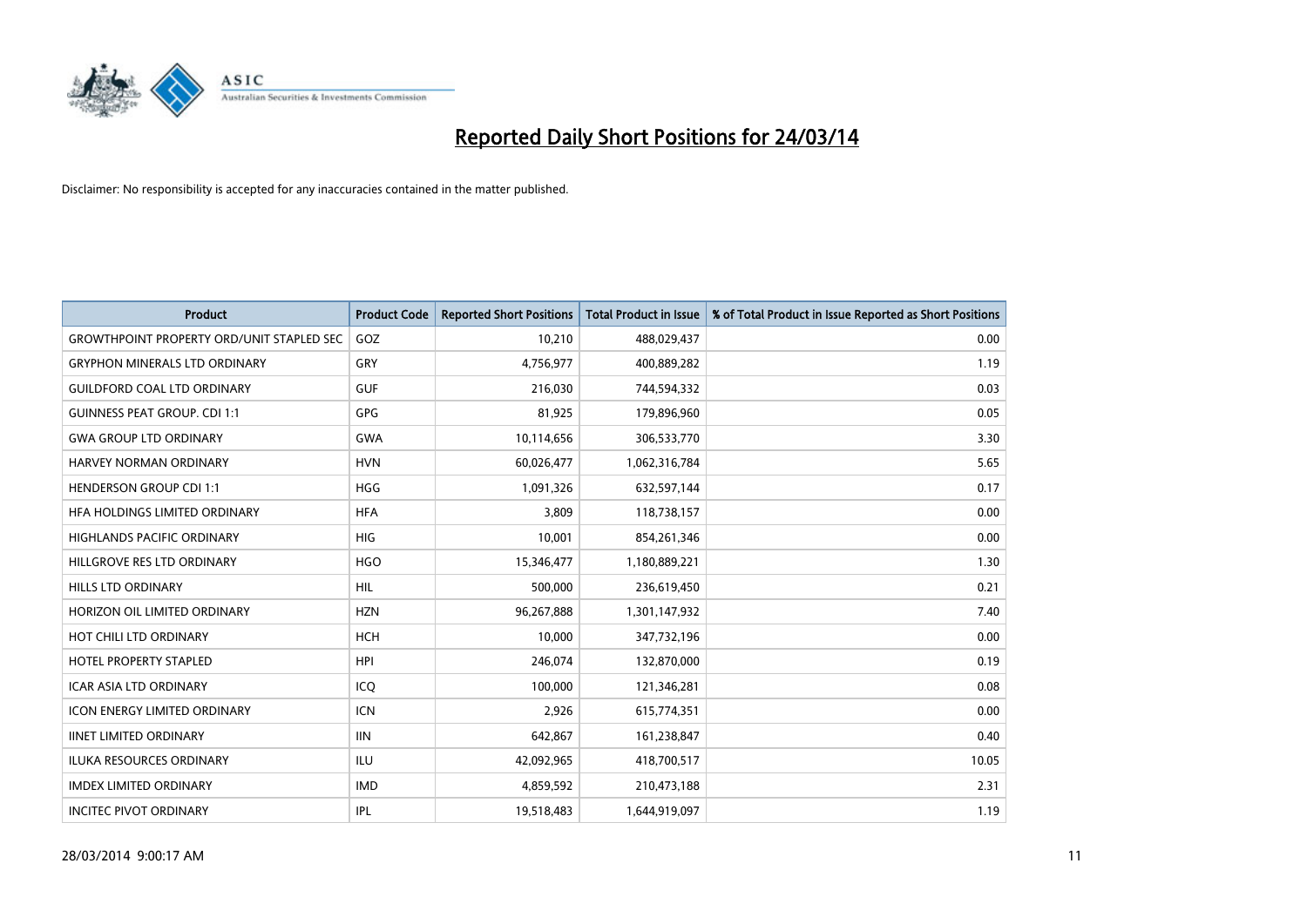

| <b>Product</b>                                  | <b>Product Code</b> | <b>Reported Short Positions</b> | <b>Total Product in Issue</b> | % of Total Product in Issue Reported as Short Positions |
|-------------------------------------------------|---------------------|---------------------------------|-------------------------------|---------------------------------------------------------|
| <b>INDEPENDENCE GROUP ORDINARY</b>              | <b>IGO</b>          | 4,190,047                       | 233,323,905                   | 1.80                                                    |
| <b>INDOCHINE MINING LTD ORDINARY</b>            | <b>IDC</b>          | 18,008                          | 965,200,471                   | 0.00                                                    |
| <b>INDOPHIL RESOURCES ORDINARY</b>              | <b>IRN</b>          | 990,707                         | 1,203,146,194                 | 0.08                                                    |
| <b>INDUSTRIA REIT STAPLED</b>                   | <b>IDR</b>          | 48,302                          | 125,000,001                   | 0.04                                                    |
| <b>INFIGEN ENERGY STAPLED SECURITIES</b>        | <b>IFN</b>          | 3,161,552                       | 764,993,434                   | 0.41                                                    |
| <b>INFRATIL LIMITED ORDINARY</b>                | <b>IFZ</b>          | 81,000                          | 602,983,776                   | 0.01                                                    |
| <b>INGENIA GROUP STAPLED SECURITIES</b>         | <b>INA</b>          | 381,172                         | 676,240,232                   | 0.06                                                    |
| <b>INSURANCE AUSTRALIA ORDINARY</b>             | IAG                 | 9,577,809                       | 2,341,618,048                 | 0.41                                                    |
| <b>INTREPID MINES ORDINARY</b>                  | <b>IAU</b>          | 19,327,894                      | 556,689,740                   | 3.47                                                    |
| <b>INVESTA OFFICE FUND STAPLED SECURITIES</b>   | <b>IOF</b>          | 1,405,659                       | 614,047,458                   | 0.23                                                    |
| <b>INVOCARE LIMITED ORDINARY</b>                | IVC                 | 4,215,083                       | 110,030,298                   | 3.83                                                    |
| <b>IOOF HOLDINGS LTD ORDINARY</b>               | IFL                 | 1,946,649                       | 232,118,034                   | 0.84                                                    |
| <b>IPROPERTY GROUP LTD ORDINARY</b>             | <b>IPP</b>          | 172,319                         | 181,415,005                   | 0.09                                                    |
| <b>IRESS LIMITED ORDINARY</b>                   | <b>IRE</b>          | 362,288                         | 158,585,126                   | 0.23                                                    |
| <b>IRON ORE HOLDINGS ORDINARY</b>               | <b>IOH</b>          | 26,197                          | 161,174,005                   | 0.02                                                    |
| <b>ISELECT LTD ORDINARY</b>                     | <b>ISU</b>          | 355,581                         | 260,889,894                   | 0.14                                                    |
| <b>ISONEA LIMITED ORDINARY</b>                  | <b>ISN</b>          | 2,000                           | 264,245,848                   | 0.00                                                    |
| <b>JAMES HARDIE INDUST CHESS DEPOSITARY INT</b> | <b>JHX</b>          | 3,543,861                       | 446,386,563                   | 0.79                                                    |
| <b>JB HI-FI LIMITED ORDINARY</b>                | <b>JBH</b>          | 11,616,488                      | 100,385,400                   | 11.57                                                   |
| KAGARA LTD ORDINARY                             | KZL                 | 3,350,441                       | 798,953,117                   | 0.42                                                    |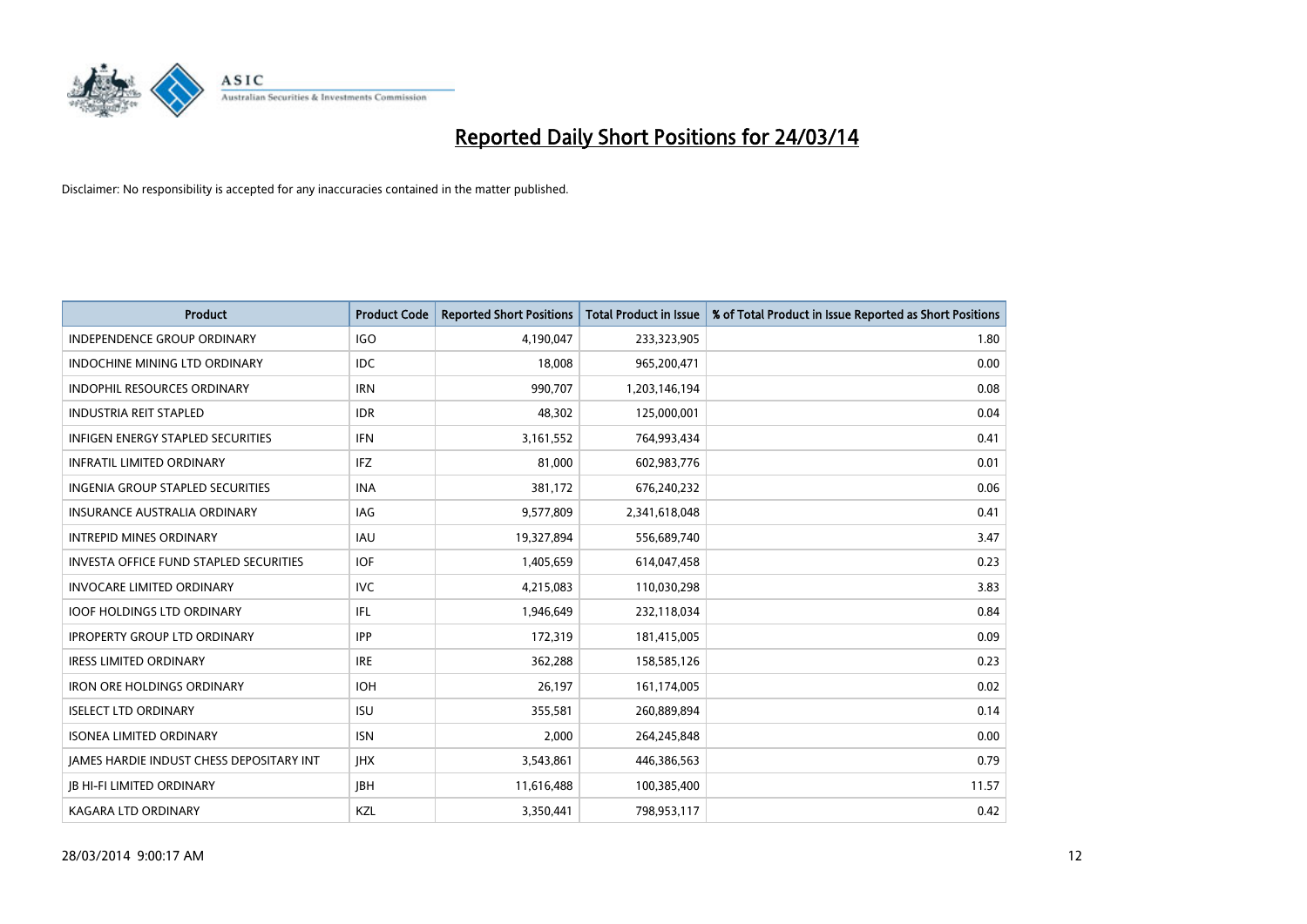

| <b>Product</b>                        | <b>Product Code</b> | <b>Reported Short Positions</b> | <b>Total Product in Issue</b> | % of Total Product in Issue Reported as Short Positions |
|---------------------------------------|---------------------|---------------------------------|-------------------------------|---------------------------------------------------------|
| KAROON GAS AUSTRALIA ORDINARY         | <b>KAR</b>          | 10,167,459                      | 255,841,581                   | 3.97                                                    |
| KATHMANDU HOLD LTD ORDINARY           | <b>KMD</b>          | 419,434                         | 200,473,338                   | 0.21                                                    |
| <b>KBL MINING LIMITED ORDINARY</b>    | <b>KBL</b>          | 1,820                           | 393,535,629                   | 0.00                                                    |
| KINGSGATE CONSOLID. ORDINARY          | <b>KCN</b>          | 16,085,523                      | 164,154,349                   | 9.80                                                    |
| KINGSROSE MINING LTD ORDINARY         | <b>KRM</b>          | 193,664                         | 358,611,493                   | 0.05                                                    |
| KULA GOLD LIMITED ORDINARY            | <b>KGD</b>          | 70,000                          | 126,253,023                   | 0.06                                                    |
| LEIGHTON HOLDINGS ORDINARY            | LEI                 | 14,338,956                      | 337,235,188                   | 4.25                                                    |
| LEND LEASE GROUP UNIT/ORD STAPLED     | LLC                 | 4,694,147                       | 576,712,337                   | 0.81                                                    |
| LIQUEFIED NATURAL ORDINARY            | LNG                 | 215                             | 355,829,015                   | 0.00                                                    |
| LYCOPODIUM LIMITED ORDINARY           | <b>LYL</b>          | 1,001                           | 38,955,103                    | 0.00                                                    |
| LYNAS CORPORATION ORDINARY            | <b>LYC</b>          | 129,347,287                     | 1,961,160,594                 | 6.60                                                    |
| <b>M2 GRP LTD ORDINARY</b>            | <b>MTU</b>          | 13,515,294                      | 179,501,351                   | 7.53                                                    |
| <b>MACA LIMITED ORDINARY</b>          | <b>MLD</b>          | 200,660                         | 202,676,373                   | 0.10                                                    |
| <b>MACMAHON HOLDINGS ORDINARY</b>     | MAH                 | 264,411                         | 1,261,699,966                 | 0.02                                                    |
| MACO ATLAS ROADS GRP ORDINARY STAPLED | <b>MQA</b>          | 7,448,994                       | 487,230,540                   | 1.53                                                    |
| MACQUARIE GROUP LTD ORDINARY          | <b>MOG</b>          | 1,790,679                       | 321,074,750                   | 0.56                                                    |
| MAGELLAN FIN GRP LTD ORDINARY         | <b>MFG</b>          | 1,959,151                       | 157,051,924                   | 1.25                                                    |
| <b>MATRIX C &amp; E LTD ORDINARY</b>  | <b>MCE</b>          | 2,873,331                       | 94,555,428                    | 3.04                                                    |
| MAVERICK DRILLING ORDINARY            | <b>MAD</b>          | 7,574,972                       | 468,004,529                   | 1.62                                                    |
| <b>MAXITRANS INDUSTRIES ORDINARY</b>  | <b>MXI</b>          | 359,226                         | 185,075,653                   | 0.19                                                    |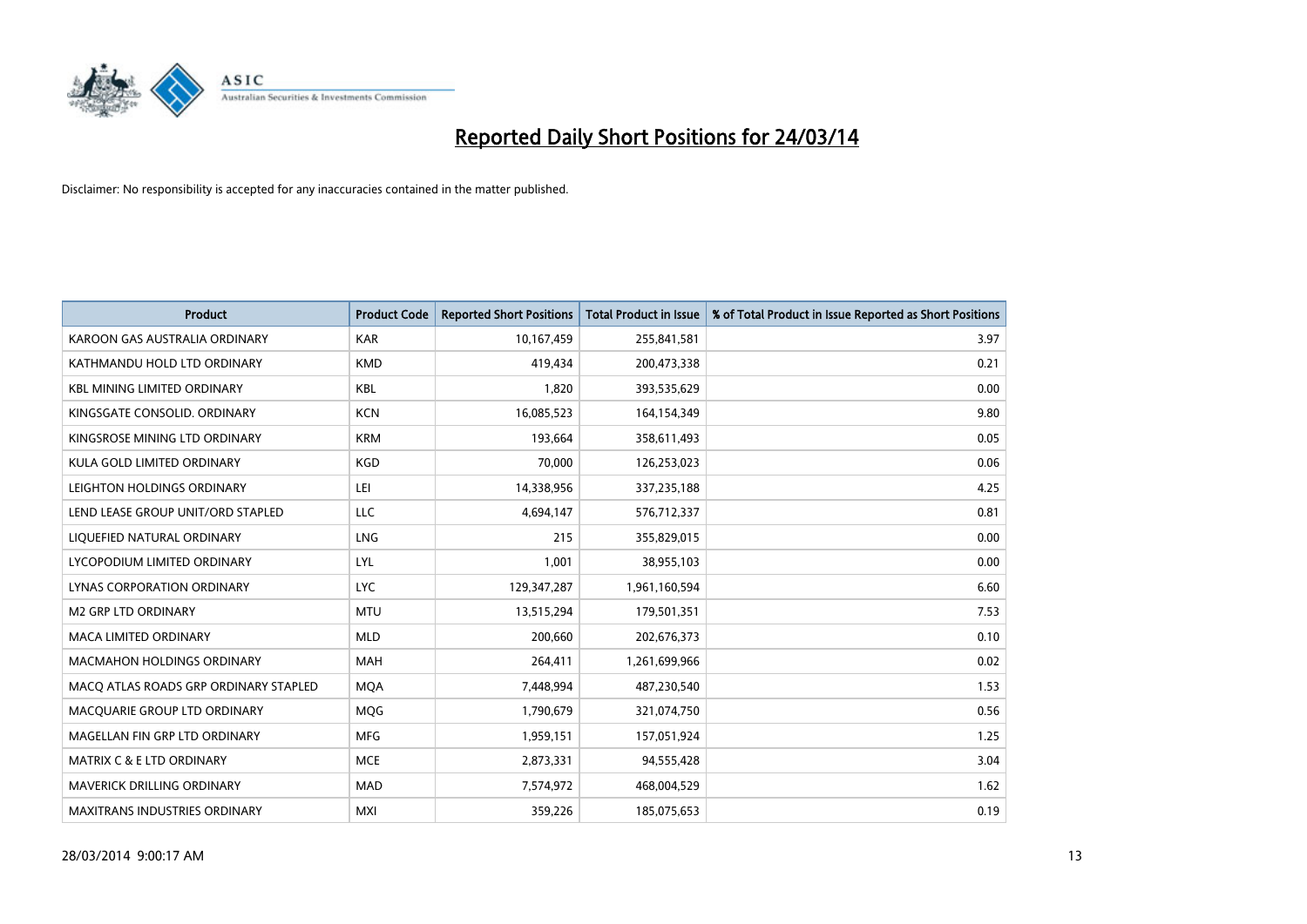

| <b>Product</b>                  | <b>Product Code</b> | <b>Reported Short Positions</b> | <b>Total Product in Issue</b> | % of Total Product in Issue Reported as Short Positions |
|---------------------------------|---------------------|---------------------------------|-------------------------------|---------------------------------------------------------|
| MAYNE PHARMA LTD ORDINARY       | <b>MYX</b>          | 1,018,675                       | 586,651,477                   | 0.17                                                    |
| MCALEESE LTD ORDINARY           | <b>MCS</b>          | 23,000                          | 296,577,121                   | 0.01                                                    |
| MCMILLAN SHAKESPEARE ORDINARY   | <b>MMS</b>          | 173,693                         | 74,523,965                    | 0.23                                                    |
| MCPHERSON'S LTD ORDINARY        | <b>MCP</b>          | 147,408                         | 93,994,381                    | 0.16                                                    |
| MEDUSA MINING LTD ORDINARY      | <b>MML</b>          | 7,716,657                       | 207,794,301                   | 3.71                                                    |
| <b>MERMAID MARINE ORDINARY</b>  | <b>MRM</b>          | 5,022,698                       | 334,111,938                   | 1.50                                                    |
| MESOBLAST LIMITED ORDINARY      | <b>MSB</b>          | 20,512,635                      | 321,210,394                   | 6.39                                                    |
| METALS X LIMITED ORDINARY       | <b>MLX</b>          | 649,084                         | 1,655,386,110                 | 0.04                                                    |
| METCASH LIMITED ORDINARY        | <b>MTS</b>          | 105,198,588                     | 888,338,048                   | 11.84                                                   |
| MIGHTY RIVER POWER ORDINARY     | <b>MYT</b>          | 3,680,575                       | 1,400,012,517                 | 0.26                                                    |
| MINCOR RESOURCES NL ORDINARY    | <b>MCR</b>          | 895,374                         | 188,208,274                   | 0.48                                                    |
| MINERAL DEPOSITS ORDINARY       | <b>MDL</b>          | 629,298                         | 103,538,786                   | 0.61                                                    |
| MINERAL RESOURCES. ORDINARY     | <b>MIN</b>          | 5,773,520                       | 186,312,198                   | 3.10                                                    |
| MINT WIRELESS ORDINARY          | <b>MNW</b>          | 1,002,223                       | 403,872,395                   | 0.25                                                    |
| MIRABELA NICKEL LTD ORDINARY    | <b>MBN</b>          | 18,855,648                      | 876,801,147                   | 2.15                                                    |
| MIRVAC GROUP STAPLED SECURITIES | <b>MGR</b>          | 4,329,574                       | 3,691,853,748                 | 0.12                                                    |
| MOLOPO ENERGY LTD ORDINARY      | <b>MPO</b>          | 268,667                         | 247,133,976                   | 0.11                                                    |
| MONADELPHOUS GROUP ORDINARY     | <b>MND</b>          | 11,806,246                      | 92,308,047                    | 12.79                                                   |
| MORTGAGE CHOICE LTD ORDINARY    | <b>MOC</b>          | 11,980                          | 123,780,387                   | 0.01                                                    |
| MOUNT GIBSON IRON ORDINARY      | <b>MGX</b>          | 4,681,850                       | 1,090,584,232                 | 0.43                                                    |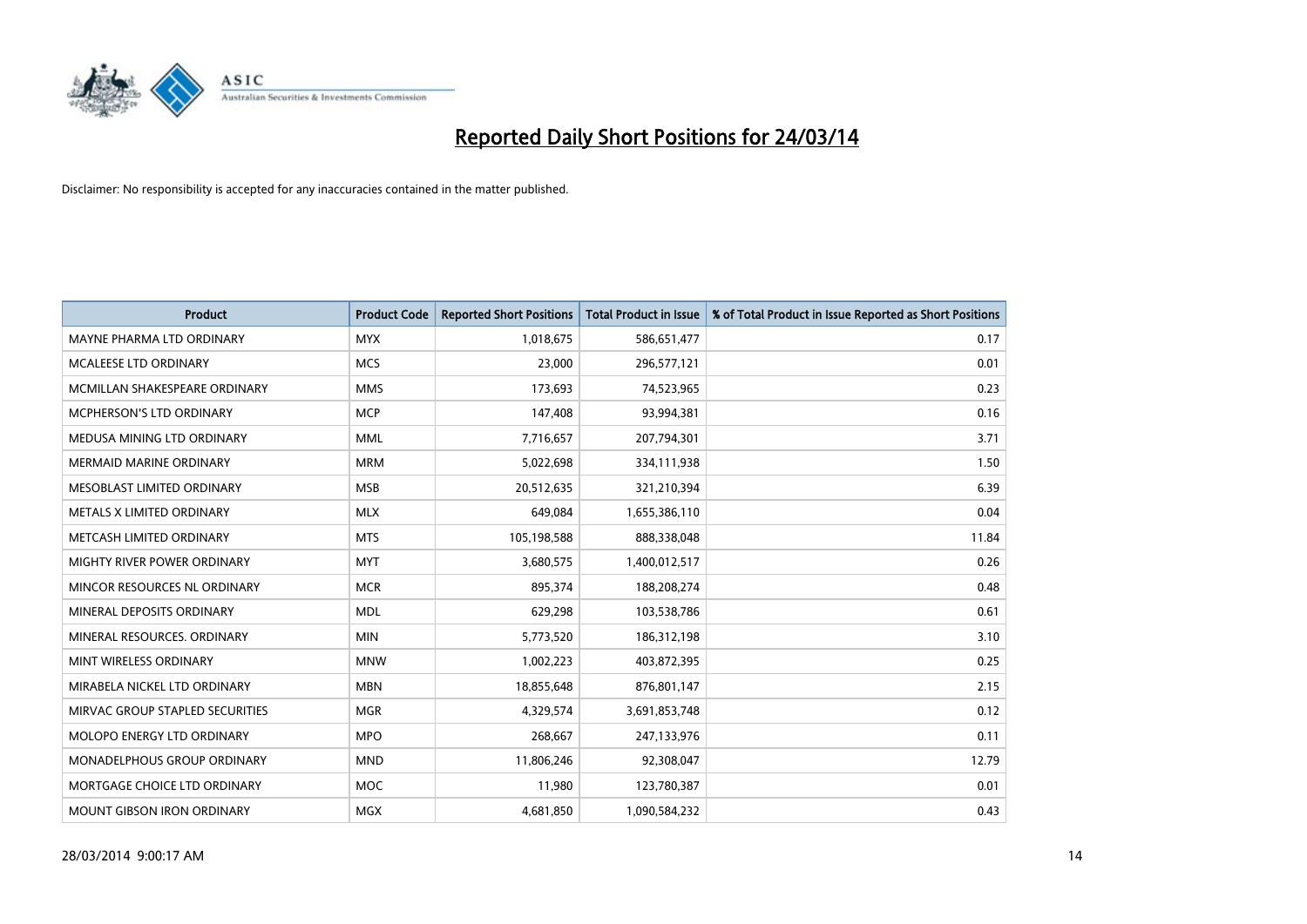

| <b>Product</b>                    | <b>Product Code</b> | <b>Reported Short Positions</b> | <b>Total Product in Issue</b> | % of Total Product in Issue Reported as Short Positions |
|-----------------------------------|---------------------|---------------------------------|-------------------------------|---------------------------------------------------------|
| MULTIPLEX SITES SITES             | <b>MXUPA</b>        | 1,670                           | 4,500,000                     | 0.04                                                    |
| MURCHISON METALS LTD ORDINARY     | <b>MMX</b>          | 216,291                         | 450,497,346                   | 0.05                                                    |
| <b>MYER HOLDINGS LTD ORDINARY</b> | <b>MYR</b>          | 79,750,993                      | 585,684,551                   | 13.62                                                   |
| MYSTATE LIMITED ORDINARY          | <b>MYS</b>          | 1,457                           | 87,234,451                    | 0.00                                                    |
| NANOSONICS LIMITED ORDINARY       | <b>NAN</b>          | 147,584                         | 263,798,826                   | 0.06                                                    |
| NATIONAL AUST, BANK ORDINARY      | <b>NAB</b>          | 6,741,888                       | 2,353,760,289                 | 0.29                                                    |
| NATIONAL STORAGE STAPLED          | <b>NSR</b>          | 1,734,762                       | 244,897,097                   | 0.71                                                    |
| NAVITAS LIMITED ORDINARY          | <b>NVT</b>          | 3,233,292                       | 375,712,581                   | 0.86                                                    |
| NEARMAP LTD ORDINARY              | <b>NEA</b>          | 4,500                           | 336,346,101                   | 0.00                                                    |
| NEON ENERGY LIMITED ORDINARY      | <b>NEN</b>          | 242,166                         | 553,037,848                   | 0.04                                                    |
| NEW HOPE CORPORATION ORDINARY     | <b>NHC</b>          | 513,945                         | 830,933,112                   | 0.06                                                    |
| NEWCREST MINING ORDINARY          | <b>NCM</b>          | 7,329,785                       | 766,510,971                   | 0.96                                                    |
| NEWS CORP A NON-VOTING CDI        | <b>NWSLV</b>        | 405,303                         | 3,390,091                     | 11.96                                                   |
| NEWS CORP B VOTING CDI            | <b>NWS</b>          | 2,526,384                       | 19,315,405                    | 13.08                                                   |
| NEWSAT LIMITED ORDINARY           | <b>NWT</b>          | 5,371,808                       | 612,199,841                   | 0.88                                                    |
| NEXTDC LIMITED ORDINARY           | <b>NXT</b>          | 9,719,204                       | 192,904,486                   | 5.04                                                    |
| NEXUS ENERGY LIMITED ORDINARY     | <b>NXS</b>          | 1,462,101                       | 1,330,219,459                 | 0.11                                                    |
| NIB HOLDINGS LIMITED ORDINARY     | <b>NHF</b>          | 3,788,886                       | 439,004,182                   | 0.86                                                    |
| NICK SCALI LIMITED ORDINARY       | <b>NCK</b>          | 2,001                           | 81,000,000                    | 0.00                                                    |
| NIDO PETROLEUM ORDINARY           | <b>NDO</b>          | 47,402                          | 2,048,317,635                 | 0.00                                                    |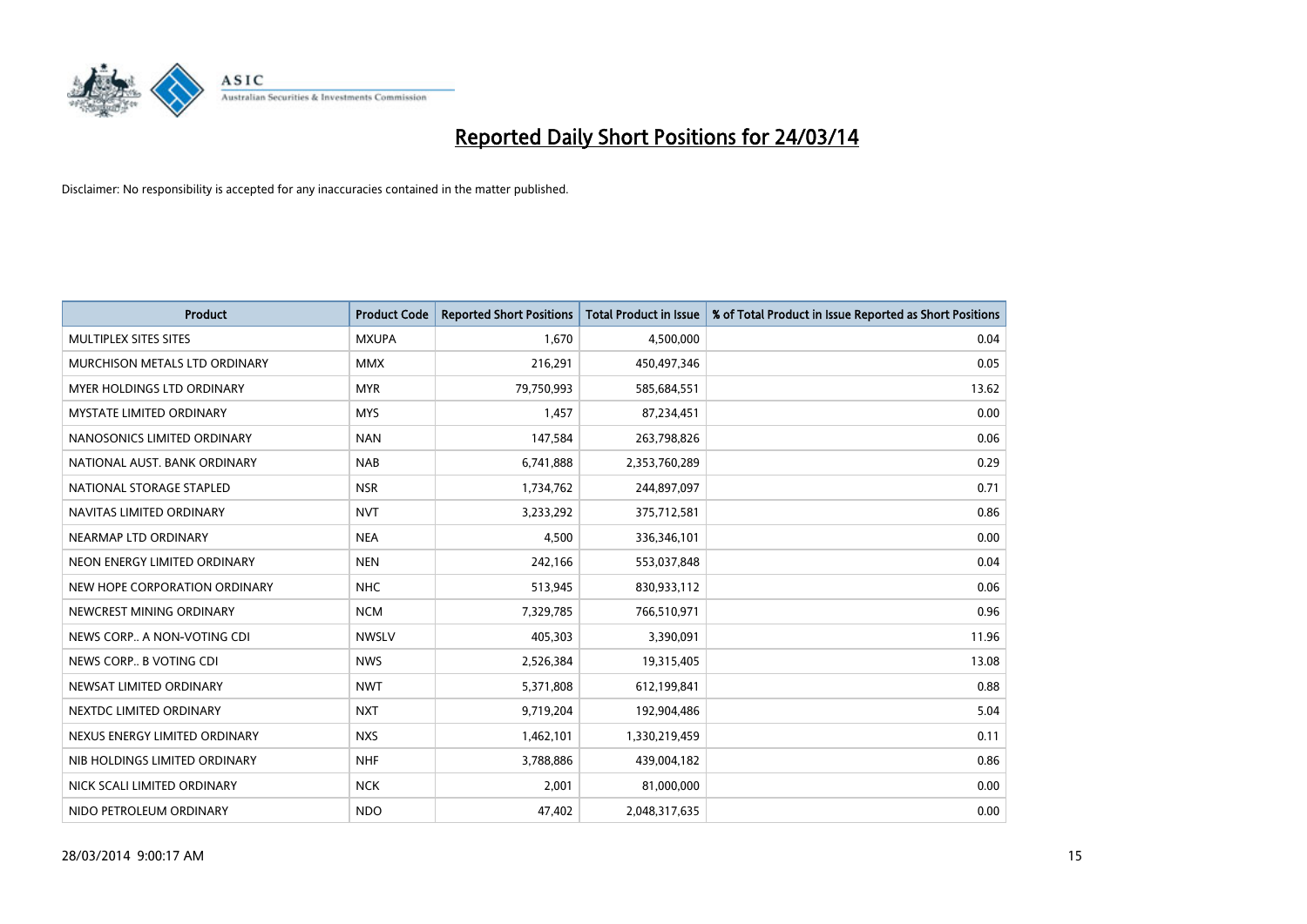

| <b>Product</b>                        | <b>Product Code</b> | <b>Reported Short Positions</b> | <b>Total Product in Issue</b> | % of Total Product in Issue Reported as Short Positions |
|---------------------------------------|---------------------|---------------------------------|-------------------------------|---------------------------------------------------------|
| NINE ENTERTAINMENT ORDINARY           | <b>NEC</b>          | 11,920,587                      | 940,295,023                   | 1.27                                                    |
| NOBLE MINERAL RES ORDINARY            | <b>NMG</b>          | 2,365,726                       | 666,397,952                   | 0.36                                                    |
| NORTHERN IRON LTD ORDINARY            | <b>NFE</b>          | 15,121                          | 484,405,314                   | 0.00                                                    |
| NORTHERN STAR ORDINARY                | <b>NST</b>          | 3,270,718                       | 578,591,915                   | 0.57                                                    |
| NOVOGEN LIMITED ORDINARY              | <b>NRT</b>          | 164,193                         | 164,760,365                   | 0.10                                                    |
| NRW HOLDINGS LIMITED ORDINARY         | <b>NWH</b>          | 18,316,314                      | 278,888,011                   | 6.57                                                    |
| NUCOAL RESOURCES LTD ORDINARY         | <b>NCR</b>          |                                 | 768,612,354                   | 0.00                                                    |
| NUFARM LIMITED ORDINARY               | <b>NUF</b>          | 16,579,060                      | 263,725,895                   | 6.29                                                    |
| OAKTON LIMITED ORDINARY               | <b>OKN</b>          | 173,294                         | 89,990,235                    | 0.19                                                    |
| OCEANAGOLD CORP. CHESS DEPOSITARY INT | <b>OGC</b>          | 5,386,800                       | 300,499,041                   | 1.79                                                    |
| OIL SEARCH LTD ORDINARY               | OSH                 | 15,315,366                      | 1,492,751,394                 | 1.03                                                    |
| OM HOLDINGS LIMITED ORDINARY          | OMH                 | 1,801,432                       | 733,423,337                   | 0.25                                                    |
| ORICA LIMITED ORDINARY                | ORI                 | 9,158,535                       | 370,924,362                   | 2.47                                                    |
| ORIGIN ENERGY ORDINARY                | ORG                 | 7,531,062                       | 1,101,228,973                 | 0.68                                                    |
| OROCOBRE LIMITED ORDINARY             | <b>ORE</b>          | 1,995,593                       | 132,041,911                   | 1.51                                                    |
| ORORA LIMITED ORDINARY                | <b>ORA</b>          | 1,342,165                       | 1,206,684,923                 | 0.11                                                    |
| OROTONGROUP LIMITED ORDINARY          | ORL                 | 182,450                         | 40,880,902                    | 0.45                                                    |
| OZ MINERALS ORDINARY                  | OZL                 | 10,295,129                      | 303,470,022                   | 3.39                                                    |
| OZFOREX GROUP LTD ORDINARY            | <b>OFX</b>          | 4,807,404                       | 240,000,000                   | 2.00                                                    |
| PACIFIC BRANDS ORDINARY               | <b>PBG</b>          | 14,146,814                      | 912,915,695                   | 1.55                                                    |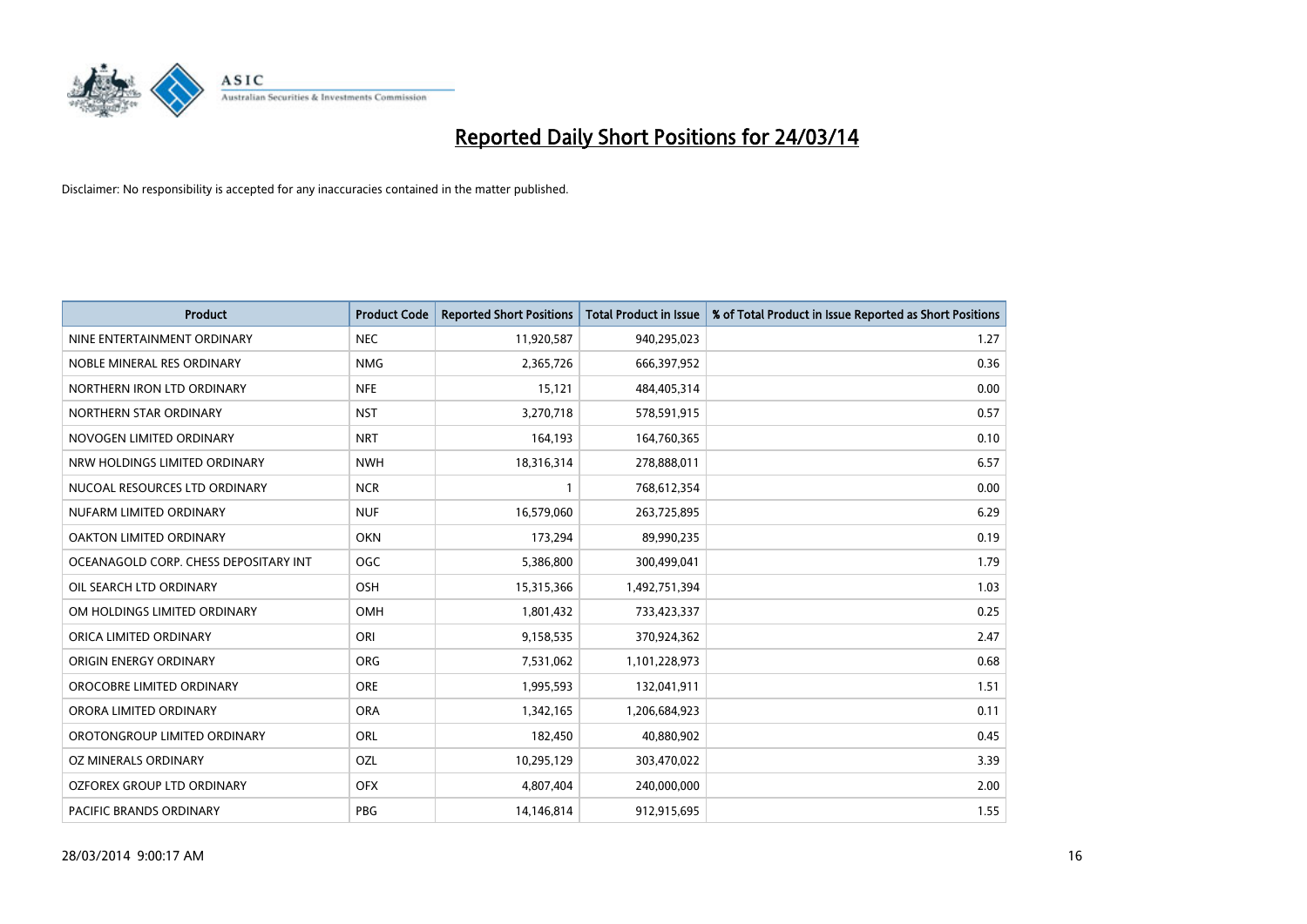

| <b>Product</b>                | <b>Product Code</b> | <b>Reported Short Positions</b> | <b>Total Product in Issue</b> | % of Total Product in Issue Reported as Short Positions |
|-------------------------------|---------------------|---------------------------------|-------------------------------|---------------------------------------------------------|
| PACT GROUP HLDGS LTD ORDINARY | <b>PGH</b>          | 2,828,715                       | 294,097,961                   | 0.96                                                    |
| PALADIN ENERGY LTD ORDINARY   | <b>PDN</b>          | 89,791,259                      | 964, 367, 284                 | 9.31                                                    |
| PANAUST LIMITED ORDINARY      | <b>PNA</b>          | 7,992,396                       | 634,392,712                   | 1.26                                                    |
| PANORAMIC RESOURCES ORDINARY  | <b>PAN</b>          | 480,977                         | 322,275,824                   | 0.15                                                    |
| PANTERRA GOLD LTD ORDINARY    | PGI                 | $\mathbf{1}$                    | 772,781,012                   | 0.00                                                    |
| PAPERLINX LIMITED ORDINARY    | <b>PPX</b>          | 45,095                          | 665, 181, 261                 | 0.01                                                    |
| PAPILLON RES LTD ORDINARY     | <b>PIR</b>          | 11,451,673                      | 340,894,210                   | 3.36                                                    |
| PATTIES FOODS LTD ORDINARY    | PFL                 | 10,001                          | 139,144,338                   | 0.01                                                    |
| PEET LIMITED ORDINARY         | <b>PPC</b>          | 329,744                         | 433,389,348                   | 0.08                                                    |
| PENINSULA ENERGY LTD ORDINARY | <b>PEN</b>          | 2,000,001                       | 3,420,028,891                 | 0.06                                                    |
| PERPETUAL LIMITED ORDINARY    | PPT                 | 1,196,732                       | 46,529,270                    | 2.57                                                    |
| PERSEUS MINING LTD ORDINARY   | PRU                 | 10,737,960                      | 526,656,401                   | 2.04                                                    |
| PHARMAXIS LTD ORDINARY        | <b>PXS</b>          | 408,118                         | 309,514,849                   | 0.13                                                    |
| PHOSPHAGENICS LTD. ORDINARY   | <b>POH</b>          | 50,000                          | 1,020,465,957                 | 0.00                                                    |
| PLATINUM ASSET ORDINARY       | <b>PTM</b>          | 355,803                         | 579,659,095                   | 0.06                                                    |
| PLATINUM AUSTRALIA ORDINARY   | <b>PLA</b>          | 836,127                         | 504,968,043                   | 0.17                                                    |
| PLATINUM CAPITAL LTD ORDINARY | <b>PMC</b>          | 37,822                          | 231,071,933                   | 0.02                                                    |
| PMP LIMITED ORDINARY          | <b>PMP</b>          | 1,584,873                       | 323,781,124                   | 0.49                                                    |
| POSEIDON NICK LTD ORDINARY    | <b>POS</b>          | 496,239                         | 466,264,157                   | 0.11                                                    |
| PRANA BIOTECHNOLOGY ORDINARY  | PBT                 | 4,456,623                       | 429,475,350                   | 1.04                                                    |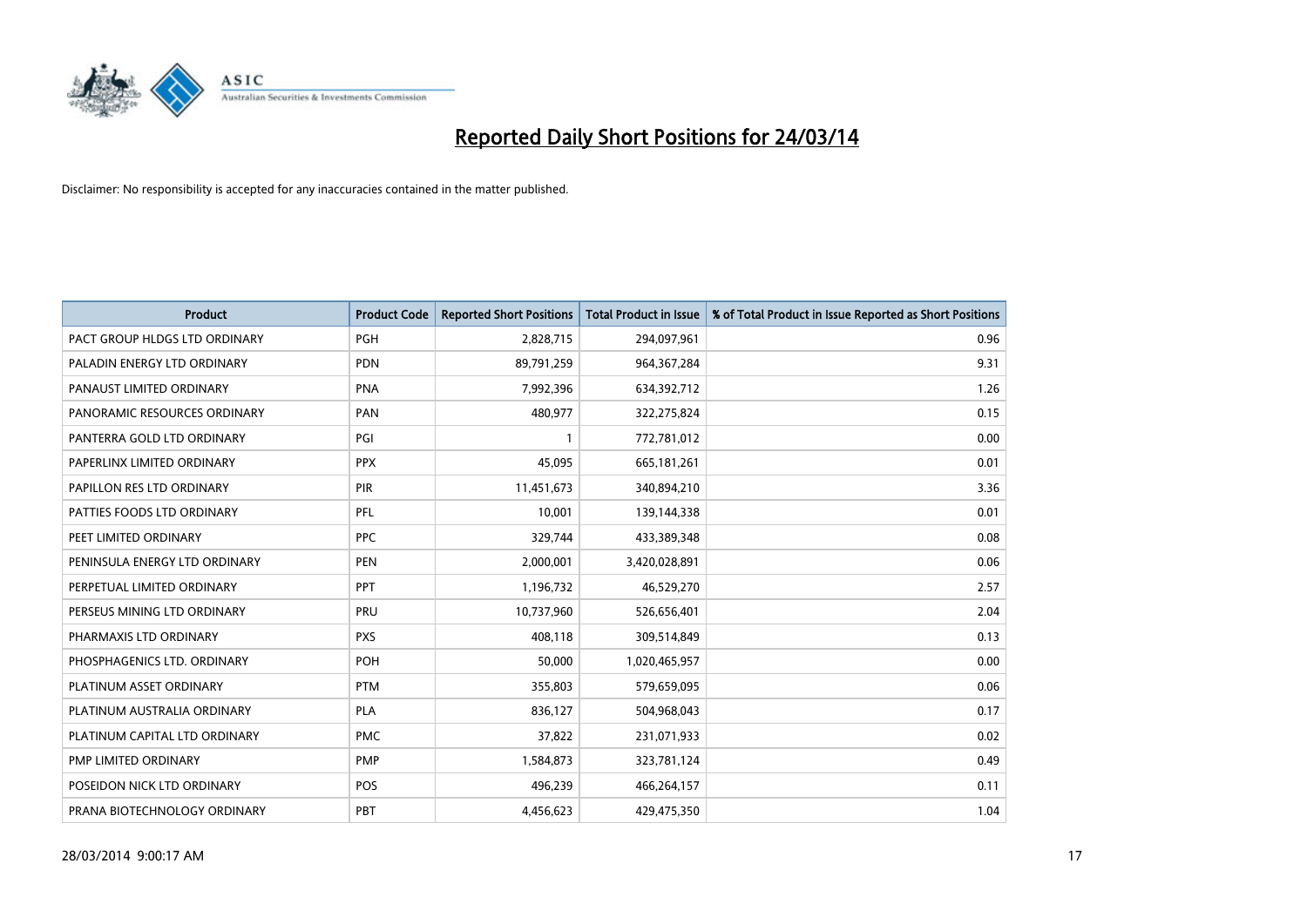

| <b>Product</b>                      | <b>Product Code</b> | <b>Reported Short Positions</b> | <b>Total Product in Issue</b> | % of Total Product in Issue Reported as Short Positions |
|-------------------------------------|---------------------|---------------------------------|-------------------------------|---------------------------------------------------------|
| PREMIER INVESTMENTS ORDINARY        | <b>PMV</b>          | 221,174                         | 155,314,874                   | 0.14                                                    |
| PRIMA BIOMED LTD ORDINARY           | <b>PRR</b>          | 699,041                         | 1,228,709,341                 | 0.06                                                    |
| PRIMARY HEALTH CARE ORDINARY        | <b>PRY</b>          | 15,283,493                      | 504,956,647                   | 3.03                                                    |
| PRIME MEDIA GRP LTD ORDINARY        | <b>PRT</b>          | 214,193                         | 366,330,303                   | 0.06                                                    |
| PROGRAMMED ORDINARY                 | <b>PRG</b>          | 18,938                          | 118,235,616                   | 0.02                                                    |
| PURA VIDA ENERGY NL ORDINARY        | <b>PVD</b>          | 36,537                          | 126,641,883                   | 0.03                                                    |
| <b>QANTAS AIRWAYS ORDINARY</b>      | QAN                 | 54,077,856                      | 2,196,330,250                 | 2.46                                                    |
| <b>OBE INSURANCE GROUP ORDINARY</b> | <b>OBE</b>          | 22,700,748                      | 1,248,704,599                 | 1.82                                                    |
| ORXPHARMA LTD ORDINARY              | <b>QRX</b>          | 66,492                          | 164,190,969                   | 0.04                                                    |
| <b>QUBE HOLDINGS LTD ORDINARY</b>   | <b>QUB</b>          | 32,013,815                      | 931,433,499                   | 3.44                                                    |
| RAMELIUS RESOURCES ORDINARY         | <b>RMS</b>          | 161,083                         | 365,380,380                   | 0.04                                                    |
| RAMSAY HEALTH CARE ORDINARY         | <b>RHC</b>          | 1,588,963                       | 202,081,252                   | 0.79                                                    |
| RCG CORPORATION LTD ORDINARY        | <b>RCG</b>          | 1,601,460                       | 263,808,625                   | 0.61                                                    |
| <b>RCR TOMLINSON ORDINARY</b>       | <b>RCR</b>          | 217,674                         | 136,989,238                   | 0.16                                                    |
| <b>REA GROUP ORDINARY</b>           | <b>REA</b>          | 772,207                         | 131,714,699                   | 0.59                                                    |
| RECALL HOLDINGS LTD ORDINARY        | <b>REC</b>          | 1,099,728                       | 312,836,448                   | 0.35                                                    |
| RECKON LIMITED ORDINARY             | <b>RKN</b>          | 1,291,796                       | 126,913,066                   | 1.02                                                    |
| RED 5 LIMITED ORDINARY              | <b>RED</b>          | 115,039                         | 759,451,008                   | 0.02                                                    |
| <b>RED FORK ENERGY ORDINARY</b>     | <b>RFE</b>          | 2,636,500                       | 501,051,719                   | 0.53                                                    |
| REDBANK ENERGY LTD ORDINARY         | <b>AEJ</b>          | 13                              | 786,287                       | 0.00                                                    |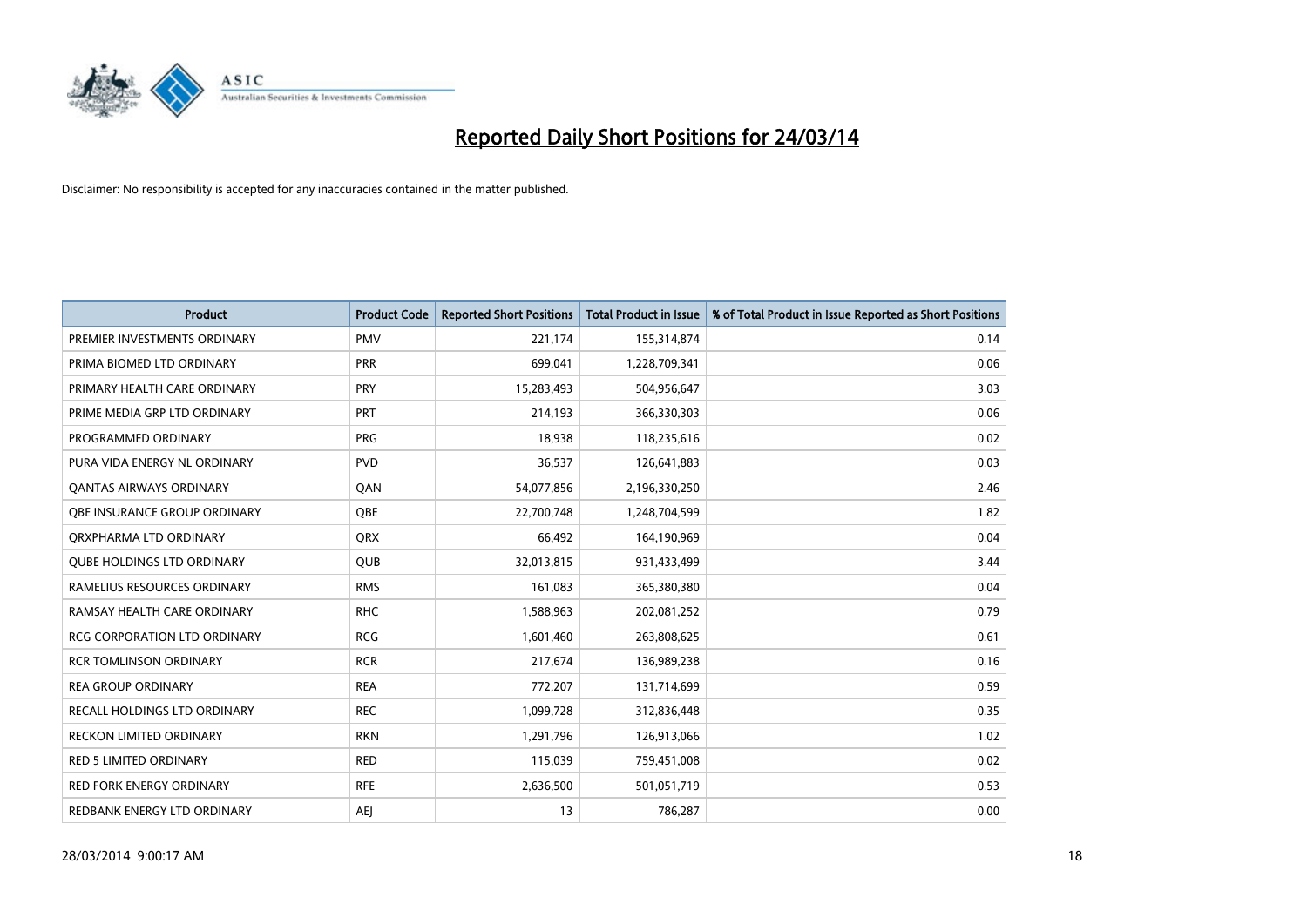

| <b>Product</b>                               | <b>Product Code</b> | <b>Reported Short Positions</b> | <b>Total Product in Issue</b> | % of Total Product in Issue Reported as Short Positions |
|----------------------------------------------|---------------------|---------------------------------|-------------------------------|---------------------------------------------------------|
| REECE AUSTRALIA LTD. ORDINARY                | <b>REH</b>          | 153                             | 99,600,000                    | 0.00                                                    |
| REED RESOURCES LTD ORDINARY                  | <b>RDR</b>          | 248,500                         | 523,453,895                   | 0.05                                                    |
| <b>REGIS RESOURCES ORDINARY</b>              | <b>RRL</b>          | 21,706,545                      | 499,744,095                   | 4.34                                                    |
| RESMED INC CDI 10:1                          | <b>RMD</b>          | 34,951,641                      | 1,415,926,590                 | 2.47                                                    |
| <b>RESOLUTE MINING ORDINARY</b>              | <b>RSG</b>          | 14,484,772                      | 641,189,223                   | 2.26                                                    |
| RESOURCE EQUIP LTD ORDINARY                  | <b>RQL</b>          | 300                             | 251,131,629                   | 0.00                                                    |
| RESOURCE GENERATION ORDINARY                 | <b>RES</b>          | 224,301                         | 581,380,338                   | 0.04                                                    |
| RETAIL FOOD GROUP ORDINARY                   | <b>RFG</b>          | 9,030,455                       | 144,049,390                   | 6.27                                                    |
| REX MINERALS LIMITED ORDINARY                | <b>RXM</b>          | 1,660,804                       | 216,907,284                   | 0.77                                                    |
| RIO TINTO LIMITED ORDINARY                   | <b>RIO</b>          | 6,116,896                       | 435,758,720                   | 1.40                                                    |
| ROC OIL COMPANY ORDINARY                     | <b>ROC</b>          | 539,930                         | 686,568,400                   | 0.08                                                    |
| ROYAL WOLF HOLDINGS ORDINARY                 | <b>RWH</b>          | 421,532                         | 100,387,052                   | 0.42                                                    |
| RURALCO HOLDINGS ORDINARY                    | <b>RHL</b>          | 1,000                           | 77,291,069                    | 0.00                                                    |
| SAI GLOBAL LIMITED ORDINARY                  | SAI                 | 11,472,930                      | 210,774,480                   | 5.44                                                    |
| SALMAT LIMITED ORDINARY                      | <b>SLM</b>          | 788                             | 159,812,799                   | 0.00                                                    |
| SAMSON OIL & GAS LTD ORDINARY                | SSN                 | 10,340,000                      | 2,547,627,193                 | 0.41                                                    |
| SANDFIRE RESOURCES ORDINARY                  | <b>SFR</b>          | 942,672                         | 155,640,968                   | 0.61                                                    |
| <b>SANTOS LTD ORDINARY</b>                   | <b>STO</b>          | 7,082,629                       | 970,453,358                   | 0.73                                                    |
| SARACEN MINERAL ORDINARY                     | SAR                 | 5,370,699                       | 751,075,555                   | 0.72                                                    |
| <b>SCA PROPERTY GROUP STAPLED SECURITIES</b> | SCP                 | 42,947,609                      | 648,628,320                   | 6.62                                                    |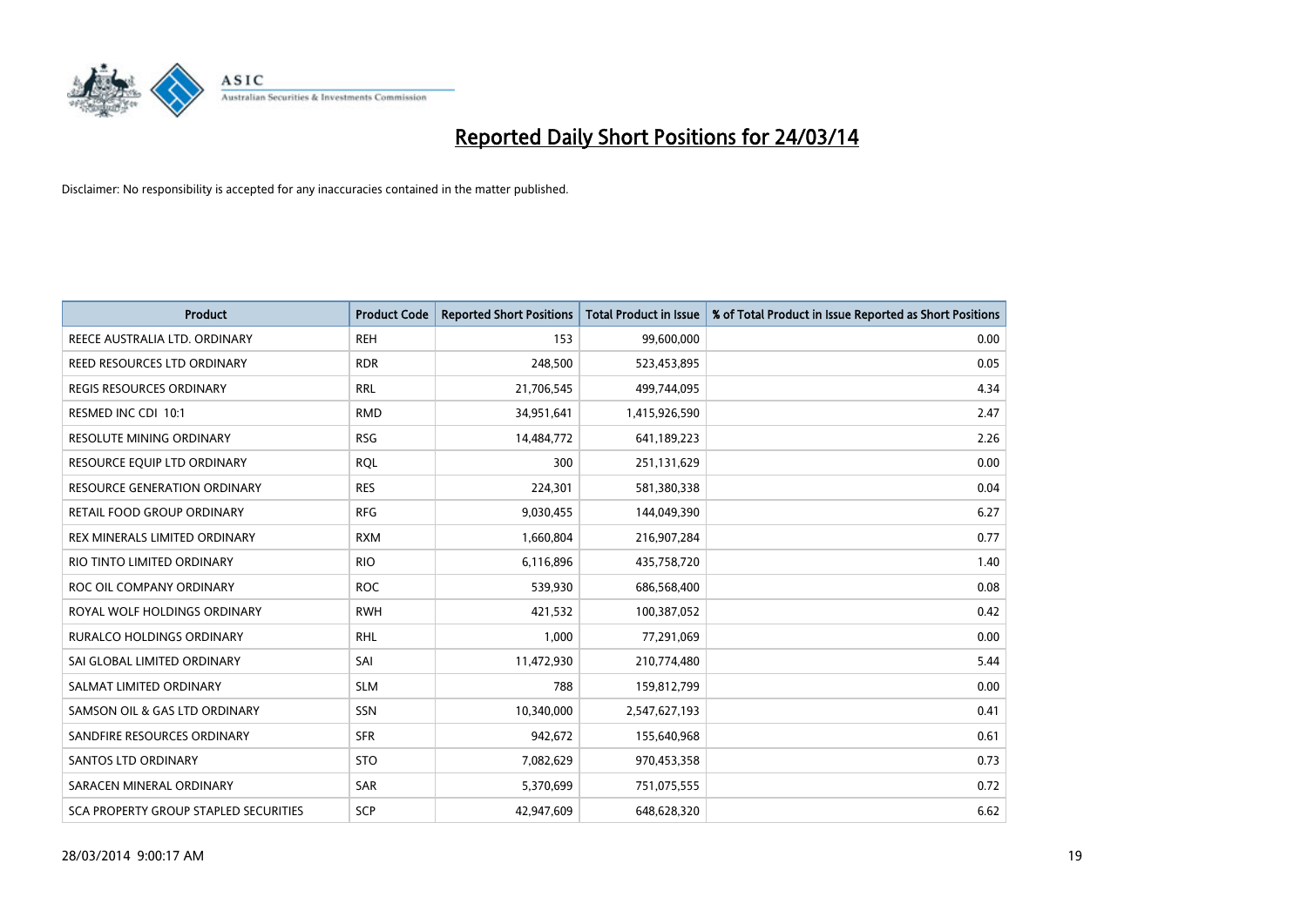

| <b>Product</b>                           | <b>Product Code</b> | <b>Reported Short Positions</b> | <b>Total Product in Issue</b> | % of Total Product in Issue Reported as Short Positions |
|------------------------------------------|---------------------|---------------------------------|-------------------------------|---------------------------------------------------------|
| SEEK LIMITED ORDINARY                    | <b>SEK</b>          | 3,730,691                       | 340,384,875                   | 1.10                                                    |
| SELECT HARVESTS ORDINARY                 | <b>SHV</b>          | 24,598                          | 57,815,720                    | 0.04                                                    |
| SENEX ENERGY LIMITED ORDINARY            | <b>SXY</b>          | 6,955,768                       | 1,145,058,917                 | 0.61                                                    |
| SERVCORP LIMITED ORDINARY                | SRV                 | 25,282                          | 98,432,275                    | 0.03                                                    |
| SERVICE STREAM ORDINARY                  | <b>SSM</b>          | 30                              | 284,443,570                   | 0.00                                                    |
| SEVEN GROUP HOLDINGS ORDINARY            | <b>SVW</b>          | 457,932                         | 308,160,281                   | 0.15                                                    |
| SEVEN WEST MEDIA LTD ORDINARY            | SWM                 | 8,668,098                       | 999,160,872                   | 0.87                                                    |
| SG FLEET GROUP LTD ORDINARY              | SGF                 | 74,959                          | 242,691,826                   | 0.03                                                    |
| SIGMA PHARMACEUTICAL ORDINARY            | <b>SIP</b>          | 8,041,853                       | 1,119,954,243                 | 0.72                                                    |
| SILEX SYSTEMS ORDINARY                   | <b>SLX</b>          | 2,922,251                       | 170,367,734                   | 1.72                                                    |
| SILVER CHEF LIMITED ORDINARY             | <b>SIV</b>          | 118,127                         | 29,333,629                    | 0.40                                                    |
| SILVER LAKE RESOURCE ORDINARY            | <b>SLR</b>          | 19,856,131                      | 503,233,971                   | 3.95                                                    |
| SIMS METAL MGMT LTD ORDINARY             | SGM                 | 14,122,308                      | 204,468,597                   | 6.91                                                    |
| SINGAPORE TELECOMM. CHESS DEPOSITARY INT | SGT                 | 2,179,835                       | 141,656,570                   | 1.54                                                    |
| SINO GAS ENERGY ORDINARY                 | <b>SEH</b>          | 1,596,260                       | 1,530,457,040                 | 0.10                                                    |
| SIRIUS RESOURCES NL ORDINARY             | <b>SIR</b>          | 10,898,148                      | 261,980,167                   | 4.16                                                    |
| SIRTEX MEDICAL ORDINARY                  | <b>SRX</b>          | 163,004                         | 56,108,439                    | 0.29                                                    |
| SKILLED GROUP LTD ORDINARY               | <b>SKE</b>          | 2,467,100                       | 235,254,496                   | 1.05                                                    |
| <b>SKY NETWORK ORDINARY</b>              | <b>SKT</b>          | 203,368                         | 389,139,785                   | 0.05                                                    |
| SKYCITY ENT GRP LTD ORDINARY             | <b>SKC</b>          | 282,017                         | 580,016,676                   | 0.05                                                    |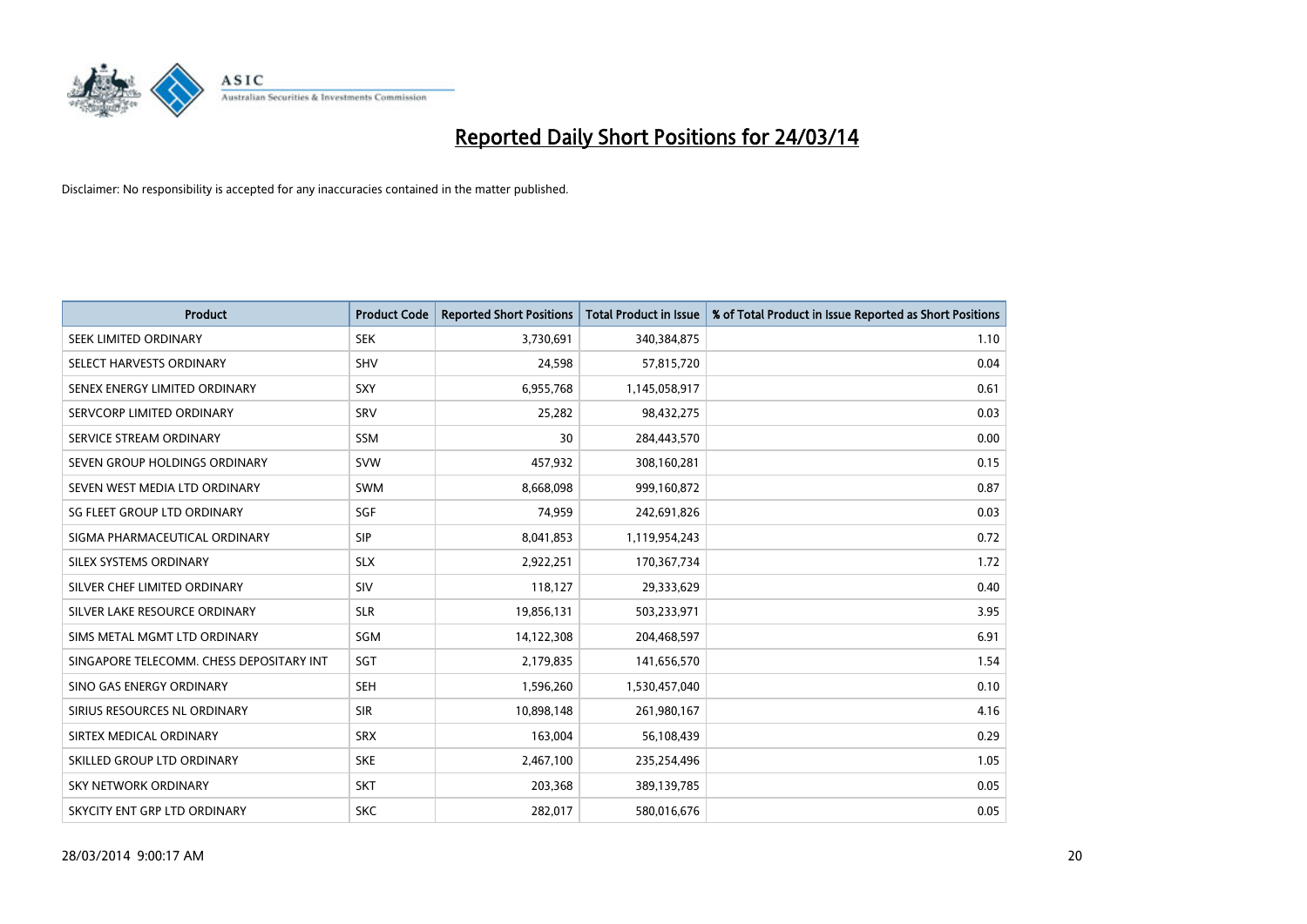

| <b>Product</b>                           | <b>Product Code</b> | <b>Reported Short Positions</b> | <b>Total Product in Issue</b> | % of Total Product in Issue Reported as Short Positions |
|------------------------------------------|---------------------|---------------------------------|-------------------------------|---------------------------------------------------------|
| <b>SLATER &amp; GORDON ORDINARY</b>      | SGH                 | 3,808,653                       | 203,821,542                   | 1.87                                                    |
| SMS MANAGEMENT. ORDINARY                 | <b>SMX</b>          | 2,560,883                       | 70,099,763                    | 3.65                                                    |
| SONIC HEALTHCARE ORDINARY                | <b>SHL</b>          | 4,863,539                       | 400,786,556                   | 1.21                                                    |
| SOUL PATTINSON (W.H) ORDINARY            | <b>SOL</b>          | 20,638                          | 239,395,320                   | 0.01                                                    |
| SOUTH BOULDER MINES ORDINARY             | <b>STB</b>          | 1                               | 128,677,826                   | 0.00                                                    |
| SP AUSNET STAPLED SECURITIES             | <b>SPN</b>          | 81,151,982                      | 3,386,607,080                 | 2.40                                                    |
| SPARK INFRASTRUCTURE STAPLED US PROHIBT. | SKI                 | 50,866,507                      | 1,326,734,264                 | 3.83                                                    |
| SPDR 200 FUND ETF UNITS                  | <b>STW</b>          | 90,473                          | 45,026,368                    | 0.20                                                    |
| SPDR 200 RESOURCES ETF UNITS             | <b>OZR</b>          | 29,338                          | 1,601,962                     | 1.83                                                    |
| SPDR SMALL ORDS ETF UNITS                | SSO                 | 150,328                         | 801,304                       | 18.76                                                   |
| SPECIALTY FASHION ORDINARY               | <b>SFH</b>          | 49,729                          | 192,236,121                   | 0.03                                                    |
| ST BARBARA LIMITED ORDINARY              | <b>SBM</b>          | 24,155,223                      | 488,074,077                   | 4.95                                                    |
| STARPHARMA HOLDINGS ORDINARY             | <b>SPL</b>          | 14,499,204                      | 284,664,680                   | 5.09                                                    |
| STEADFAST GROUP LTD ORDINARY             | SDF                 | 943,963                         | 500,971,408                   | 0.19                                                    |
| STHN CROSS MEDIA ORDINARY                | <b>SXL</b>          | 10,389,393                      | 705,099,800                   | 1.47                                                    |
| STOCKLAND UNITS/ORD STAPLED              | SGP                 | 9,677,867                       | 2,326,978,560                 | 0.42                                                    |
| STRAITS RES LTD. ORDINARY                | SRQ                 | 28,747                          | 1,217,730,293                 | 0.00                                                    |
| STRATA-X ENERGY LTD CDI 1:1              | <b>SXA</b>          | 9,651,064                       | 88,970,180                    | 10.85                                                   |
| STW COMMUNICATIONS ORDINARY              | SGN                 | 1,030,549                       | 403,828,512                   | 0.26                                                    |
| SUNCORP GROUP LTD ORDINARY               | <b>SUN</b>          | 7,646,888                       | 1,286,600,980                 | 0.59                                                    |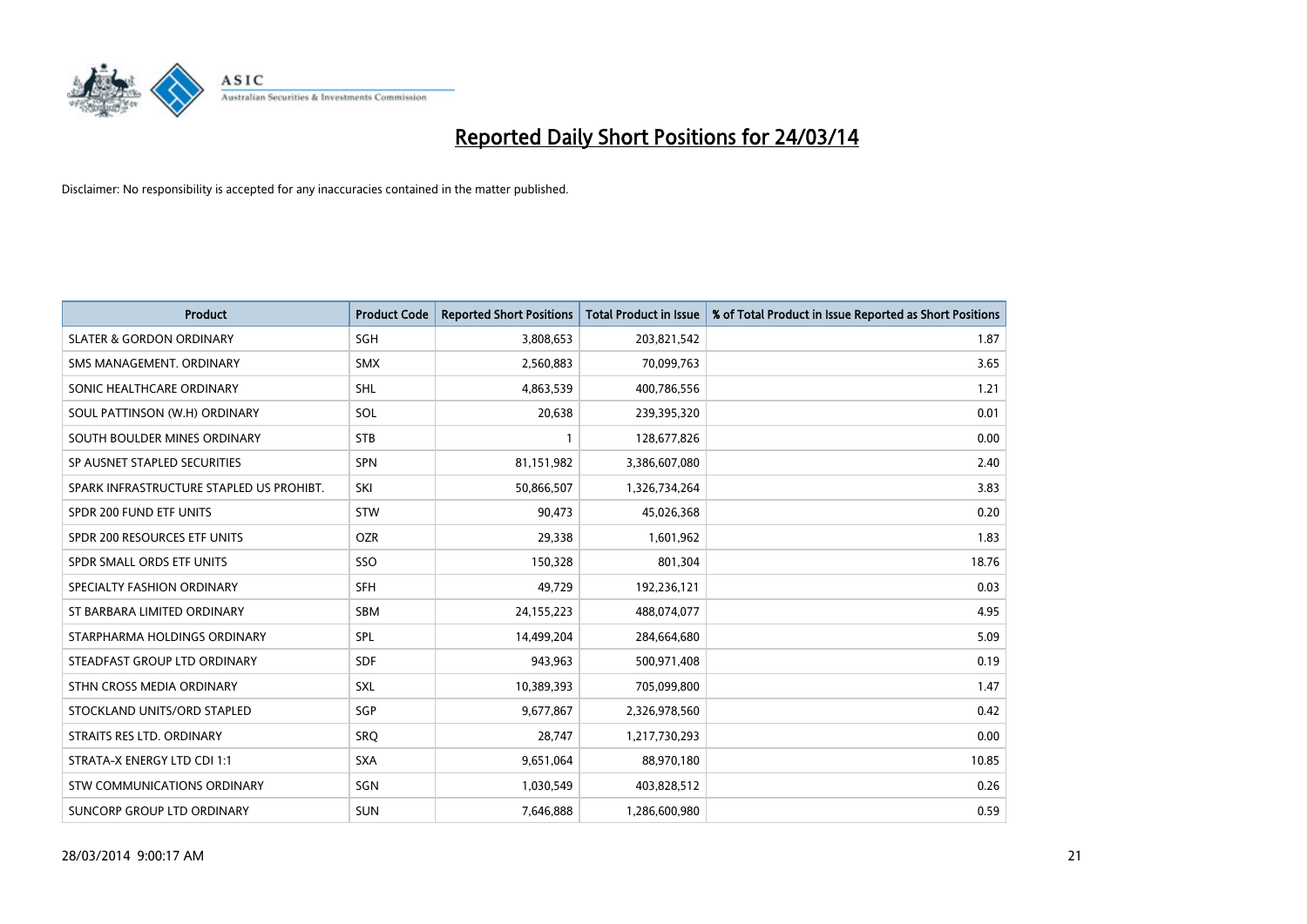

| <b>Product</b>                   | <b>Product Code</b> | <b>Reported Short Positions</b> | <b>Total Product in Issue</b> | % of Total Product in Issue Reported as Short Positions |
|----------------------------------|---------------------|---------------------------------|-------------------------------|---------------------------------------------------------|
| SUNDANCE ENERGY ORDINARY         | <b>SEA</b>          | 8,231,573                       | 526,911,724                   | 1.56                                                    |
| SUNDANCE RESOURCES ORDINARY      | <b>SDL</b>          | 78,470,541                      | 3,079,369,367                 | 2.55                                                    |
| SUNLAND GROUP LTD ORDINARY       | <b>SDG</b>          | 26,554                          | 181,710,087                   | 0.01                                                    |
| SUPER RET REP LTD ORDINARY       | <b>SUL</b>          | 4,350,096                       | 196,731,620                   | 2.21                                                    |
| SYD AIRPORT STAPLED US PROHIBIT. | SYD                 | 13,783,015                      | 2,216,216,041                 | 0.62                                                    |
| SYRAH RESOURCES ORDINARY         | <b>SYR</b>          | 4,243,439                       | 162,385,614                   | 2.61                                                    |
| TABCORP HOLDINGS LTD ORDINARY    | <b>TAH</b>          | 18,776,989                      | 754,274,706                   | 2.49                                                    |
| TAP OIL LIMITED ORDINARY         | <b>TAP</b>          | 34,591                          | 242,237,221                   | 0.01                                                    |
| TASSAL GROUP LIMITED ORDINARY    | <b>TGR</b>          | 229,323                         | 146,507,029                   | 0.16                                                    |
| <b>TATTS GROUP LTD ORDINARY</b>  | <b>TTS</b>          | 12,474,533                      | 1,417,117,821                 | 0.88                                                    |
| TECHNOLOGY ONE ORDINARY          | <b>TNE</b>          | 283,202                         | 307,751,455                   | 0.09                                                    |
| TELECOM CORPORATION ORDINARY     | <b>TEL</b>          | 15,582,263                      | 1,824,369,462                 | 0.85                                                    |
| TELSTRA CORPORATION, ORDINARY    | <b>TLS</b>          | 12,222,778                      | 12,443,074,357                | 0.10                                                    |
| TEN NETWORK HOLDINGS ORDINARY    | <b>TEN</b>          | 146,164,626                     | 2,630,984,596                 | 5.56                                                    |
| TERANGA GOLD CORP CDI 1:1        | <b>TGZ</b>          | 205,421                         | 107,748,431                   | 0.19                                                    |
| TFS CORPORATION LTD ORDINARY     | <b>TFC</b>          | 387,187                         | 282,157,408                   | 0.14                                                    |
| THE REJECT SHOP ORDINARY         | <b>TRS</b>          | 1,528,423                       | 28,826,248                    | 5.30                                                    |
| TIGER RESOURCES ORDINARY         | <b>TGS</b>          | 138,542                         | 803,311,695                   | 0.02                                                    |
| TOLL HOLDINGS LTD ORDINARY       | <b>TOL</b>          | 34,020,515                      | 717,133,875                   | 4.74                                                    |
| TORO ENERGY LIMITED ORDINARY     | <b>TOE</b>          | 1                               | 1,557,017,582                 | 0.00                                                    |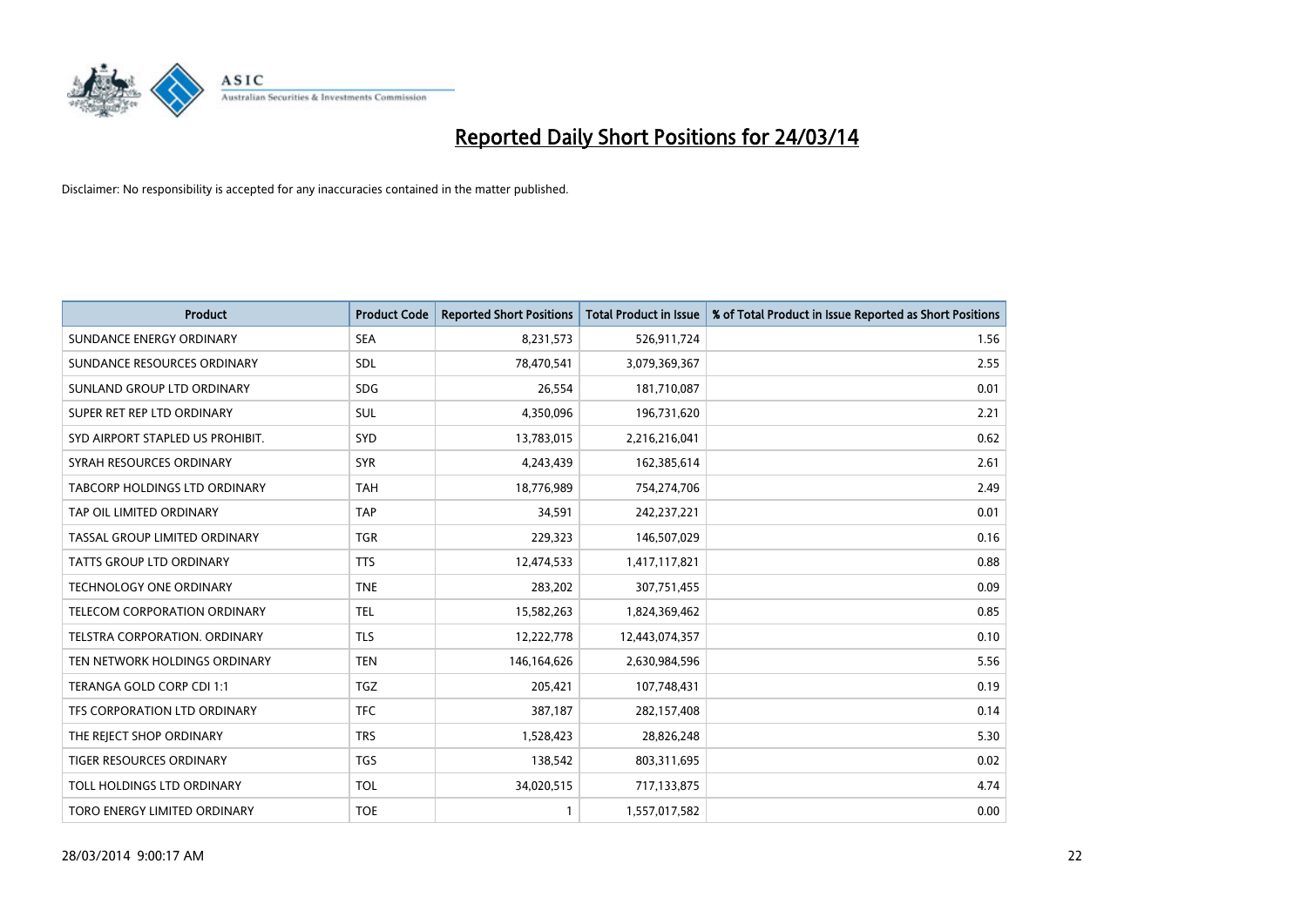

| <b>Product</b>                        | <b>Product Code</b> | <b>Reported Short Positions</b> | <b>Total Product in Issue</b> | % of Total Product in Issue Reported as Short Positions |
|---------------------------------------|---------------------|---------------------------------|-------------------------------|---------------------------------------------------------|
| TOX FREE SOLUTIONS ORDINARY           | <b>TOX</b>          | 2,187,544                       | 133,252,359                   | 1.64                                                    |
| TPG TELECOM LIMITED ORDINARY          | <b>TPM</b>          | 2,685,269                       | 793,808,141                   | 0.34                                                    |
| <b>TRADE ME GROUP ORDINARY</b>        | <b>TME</b>          | 1,106,147                       | 396,548,005                   | 0.28                                                    |
| TRANSFIELD SERVICES ORDINARY          | <b>TSE</b>          | 37,773,400                      | 512,457,716                   | 7.37                                                    |
| TRANSPACIFIC INDUST, ORDINARY         | <b>TPI</b>          | 14,912,071                      | 1,578,786,704                 | 0.94                                                    |
| TRANSURBAN GROUP TRIPLE STAPLED SEC.  | <b>TCL</b>          | 7,980,629                       | 1,491,855,200                 | 0.53                                                    |
| <b>TREASURY GROUP ORDINARY</b>        | <b>TRG</b>          | 16,964                          | 23,070,755                    | 0.07                                                    |
| TREASURY WINE ESTATE ORDINARY         | <b>TWE</b>          | 51,953,748                      | 647,227,144                   | 8.03                                                    |
| TROY RESOURCES LTD ORDINARY           | <b>TRY</b>          | 3,114,596                       | 190,775,997                   | 1.63                                                    |
| TWENTY-FIRST FOX INC A NON-VOTING CDI | <b>FOXLV</b>        | 320,300                         | 20,840,872                    | 1.54                                                    |
| TWENTY-FIRST FOX INC B VOTING CDI     | <b>FOX</b>          | 1,367,284                       | 166,198,478                   | 0.82                                                    |
| UGL LIMITED ORDINARY                  | UGL                 | 23,173,658                      | 166,511,240                   | 13.92                                                   |
| UNILIFE CORPORATION CDI 6:1           | <b>UNS</b>          | 28,565                          | 268,224,054                   | 0.01                                                    |
| <b>UXC LIMITED ORDINARY</b>           | <b>UXC</b>          | 2,899,974                       | 320,706,487                   | 0.90                                                    |
| VEDA GROUP LTD ORDINARY               | <b>VED</b>          | 7,216,635                       | 842,055,406                   | 0.86                                                    |
| <b>VILLAGE ROADSHOW LTD ORDINARY</b>  | <b>VRL</b>          | 1,032,745                       | 159,498,988                   | 0.65                                                    |
| VIRGIN AUS HLDG LTD ORDINARY          | <b>VAH</b>          | 77,484,622                      | 3,514,825,734                 | 2.20                                                    |
| <b>VIRTUS HEALTH LTD ORDINARY</b>     | <b>VRT</b>          | 3,494,025                       | 79,722,678                    | 4.38                                                    |
| VISION EYE INSTITUTE ORDINARY         | <b>VEI</b>          | 194,300                         | 160,759,740                   | 0.12                                                    |
| <b>VOCATION LTD ORDINARY</b>          | <b>VET</b>          | 10,745,568                      | 200,000,000                   | 5.37                                                    |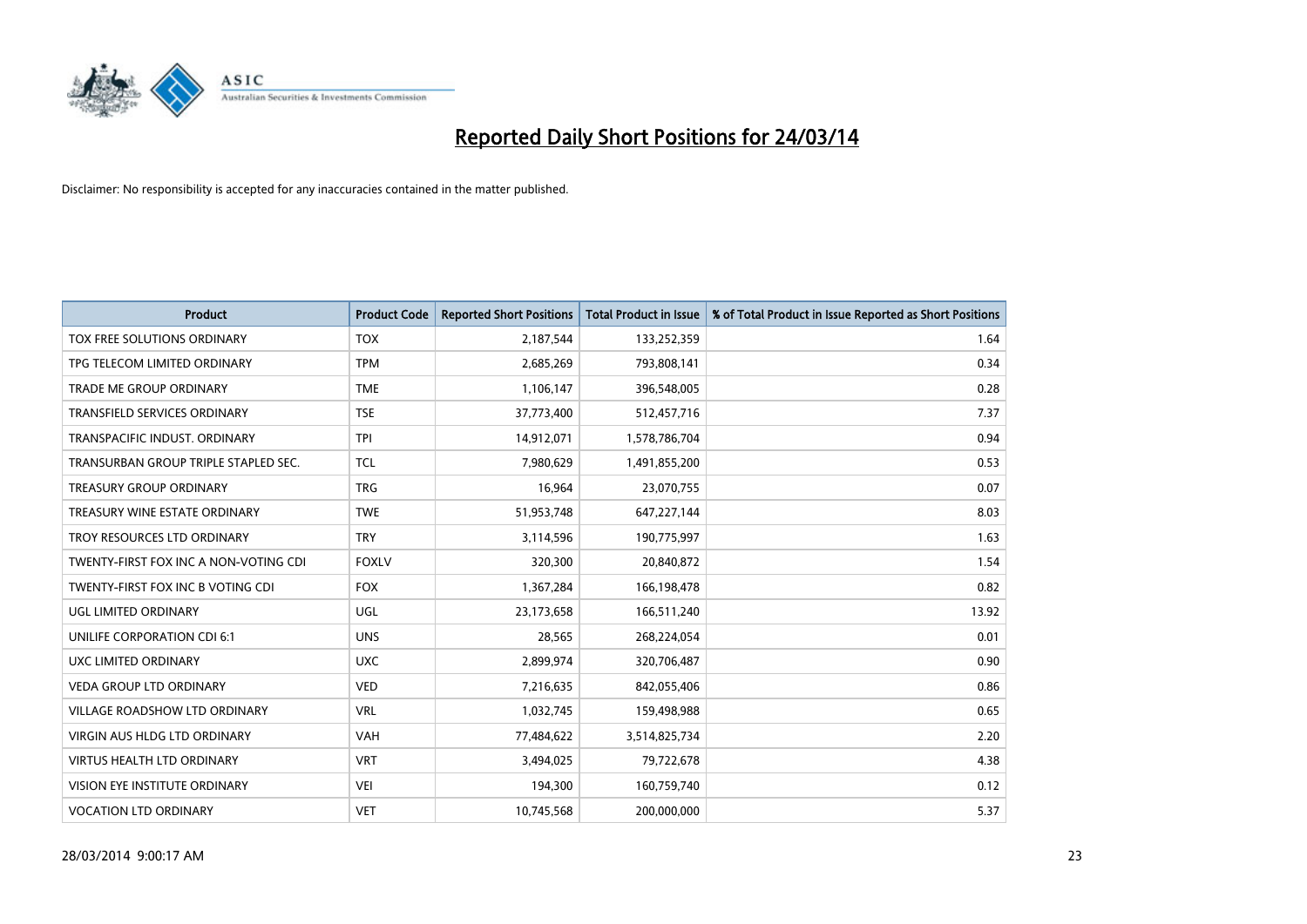

| <b>Product</b>                       | <b>Product Code</b> | <b>Reported Short Positions</b> | <b>Total Product in Issue</b> | % of Total Product in Issue Reported as Short Positions |
|--------------------------------------|---------------------|---------------------------------|-------------------------------|---------------------------------------------------------|
| <b>VOCUS COMMS LTD ORDINARY</b>      | <b>VOC</b>          | 91,309                          | 92,740,166                    | 0.10                                                    |
| <b>WATPAC LIMITED ORDINARY</b>       | <b>WTP</b>          | 4,422                           | 184,332,526                   | 0.00                                                    |
| WEBIET LIMITED ORDINARY              | <b>WEB</b>          | 2,236,507                       | 79,397,959                    | 2.82                                                    |
| <b>WESFARMERS LIMITED ORDINARY</b>   | <b>WES</b>          | 5,153,630                       | 1,143,274,951                 | 0.45                                                    |
| <b>WESTERN AREAS LTD ORDINARY</b>    | <b>WSA</b>          | 21,969,218                      | 226,392,226                   | 9.70                                                    |
| WESTERN DESERT RES. ORDINARY         | <b>WDR</b>          | 7,472,580                       | 500,040,257                   | 1.49                                                    |
| WESTERN DESERT RES. RIGHTS 31-MAR-14 | <b>WDRR</b>         | 674,064                         | 120,009,662                   | 0.56                                                    |
| WESTFIELD GROUP ORD/UNIT STAPLED SEC | <b>WDC</b>          | 5,927,519                       | 2,113,501,814                 | 0.28                                                    |
| WESTFIELD RETAIL TST UNIT STAPLED    | <b>WRT</b>          | 24,842,490                      | 2,979,214,029                 | 0.83                                                    |
| WESTPAC BANKING CORP ORDINARY        | <b>WBC</b>          | 20,628,979                      | 3,109,048,309                 | 0.66                                                    |
| <b>WESTSIDE CORPORATION ORDINARY</b> | <b>WCL</b>          | 100,000                         | 443,925,821                   | 0.02                                                    |
| WHITE ENERGY COMPANY ORDINARY        | <b>WEC</b>          | 1,649,423                       | 322,974,494                   | 0.51                                                    |
| WHITEHAVEN COAL ORDINARY             | <b>WHC</b>          | 65,863,495                      | 1,025,692,710                 | 6.42                                                    |
| WIDE BAY AUST LTD ORDINARY           | <b>WBB</b>          | 441                             | 36,238,600                    | 0.00                                                    |
| WINDIMURRA VANADIUM ORDINARY         | <b>WVL</b>          | 20,461                          | 19,284,366                    | 0.11                                                    |
| WOODSIDE PETROLEUM ORDINARY          | <b>WPL</b>          | 6,364,478                       | 823,910,657                   | 0.77                                                    |
| WOOLWORTHS LIMITED ORDINARY          | <b>WOW</b>          | 8,764,406                       | 1,254,677,430                 | 0.70                                                    |
| <b>WORLEYPARSONS LTD ORDINARY</b>    | <b>WOR</b>          | 2,852,513                       | 243,480,720                   | 1.17                                                    |
| WOTIF.COM HOLDINGS ORDINARY          | <b>WTF</b>          | 9,420,998                       | 211,736,244                   | 4.45                                                    |
| YANCOAL AUST LTD ORDINARY            | YAL                 | 368                             | 994,216,659                   | 0.00                                                    |